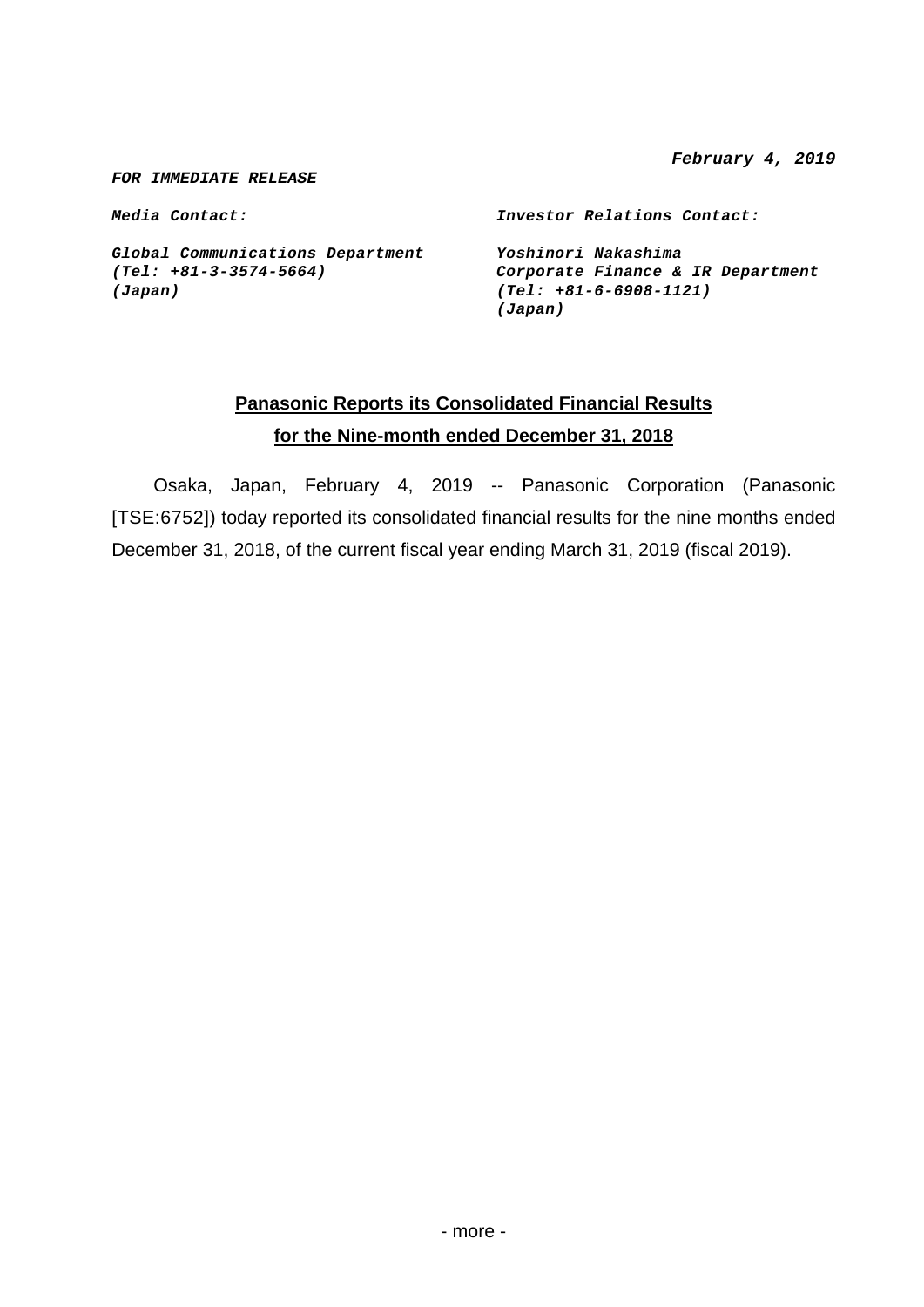### **Summary**

|                                                                          |                                                       |                                                       | Yen (billions)          |
|--------------------------------------------------------------------------|-------------------------------------------------------|-------------------------------------------------------|-------------------------|
|                                                                          | Fiscal 2019<br>Nine Months ended<br>December 31, 2018 | Fiscal 2018<br>Nine Months ended<br>December 31, 2017 | Percentage<br>2019/2018 |
| Net sales                                                                | 6,083.0                                               | 5,912.2                                               | 103%                    |
| Domestic                                                                 | 2,804.2                                               | 2,684.3                                               | 104%                    |
| Overseas                                                                 | 3,278.8                                               | 3,227.9                                               | 102%                    |
| Operating profit                                                         | 292.8<br>4.8%                                         | 316.7<br>5.4%                                         | 92%                     |
| Profit before income taxes                                               | 294.3<br>4.8%                                         | 313.5<br>5.3%                                         | 94%                     |
| Net profit                                                               | 187.4<br>3.1%                                         | 211.9<br>3.6%                                         | 88%                     |
| Net profit attributable to<br>Panasonic Corporation stockholders         | 173.7<br>2.9%                                         | 200.1<br>3.4%                                         | 87%                     |
| Earnings per share attributable to<br>Panasonic Corporation stockholders |                                                       |                                                       |                         |
| Basic                                                                    | 74.48 yen                                             | 85.80 yen                                             | $(11.32)$ yen           |
| <b>Diluted</b>                                                           | 74.43 yen                                             | 85.75 yen                                             | $(11.32)$ yen           |

Notes: 1. The Company's consolidated financial statements are prepared in conformity with International Financial Reporting Standards (IFRS).

> 2. Number of consolidated companies: 588 (including parent company) Number of companies under the equity method: 90

3. One ADS represents one share of common share. Earnings per share attributable to Panasonic Corporation stockholders per ADS is same amount as Earnings per share attributable to Panasonic Corporation stockholders.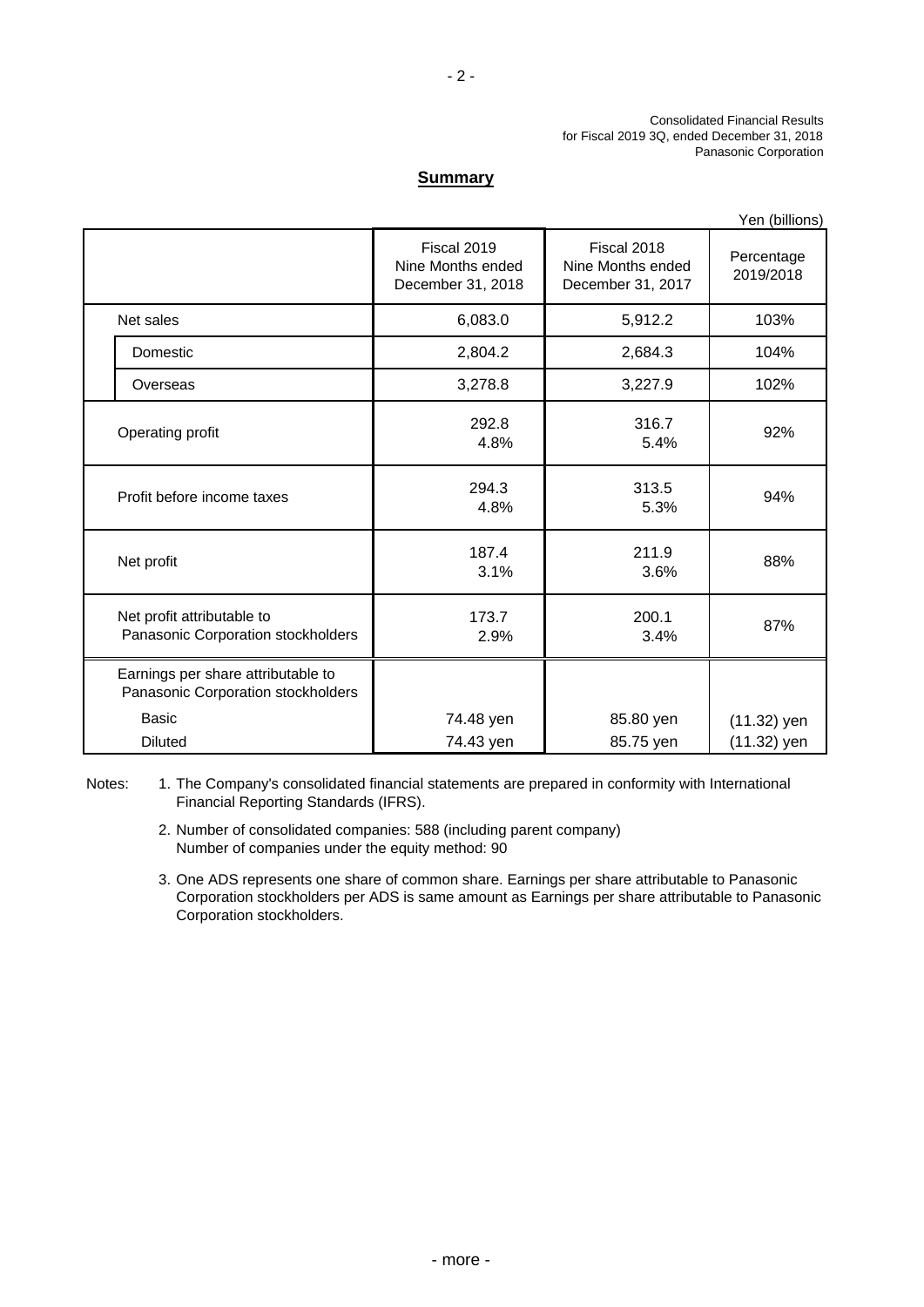Panasonic Corporation

### **Condensed Quarterly Consolidated Statements of Profit or Loss and Condensed Quarterly Consolidated Statements of Comprehensive Income**

- 3 -

| <u>Condensed Quarterly Consondated Statements of Front of Loss</u>      |                                                       |             |                                                       |                     | Yen (millions)          |
|-------------------------------------------------------------------------|-------------------------------------------------------|-------------|-------------------------------------------------------|---------------------|-------------------------|
|                                                                         | Fiscal 2019<br>Nine Months ended<br>December 31, 2018 |             | Fiscal 2018<br>Nine Months ended<br>December 31, 2017 |                     | Percentage<br>2019/2018 |
|                                                                         |                                                       | %           |                                                       | %                   | $\%$                    |
| Net sales                                                               | 6,082,985                                             | 100.0       | 5,912,166                                             | 100.0               | 103                     |
| Cost of sales                                                           | (4,382,673)                                           | (72.0)      | (4, 165, 937)                                         | (70.5)              |                         |
| <b>Gross profit</b>                                                     | 1,700,312                                             | 28.0        | 1,746,229                                             | 29.5                | 97                      |
| Selling, general and<br>administrative expenses                         | (1,429,817)                                           | (23.6)      | (1,418,823)                                           | (24.0)              |                         |
| Share of profit of investments accounted for<br>using the equity method | 6,284                                                 | 0.1         | 6,504                                                 | 0.1                 |                         |
| Other income (expenses), net                                            | 16,010                                                | 0.3         | (17, 212)                                             | (0.2)               |                         |
| <b>Operating profit</b>                                                 | 292,789                                               | 4.8         | 316,698                                               | 5.4                 | 92                      |
| Finance income                                                          | 19,241                                                | 0.3         | 18,136                                                | 0.3                 |                         |
| Finance expenses                                                        | (17, 707)                                             | (0.3)       | (21, 311)                                             | (0.4)               |                         |
| <b>Profit before income taxes</b>                                       | 294,323                                               | 4.8         | 313,523                                               | 5.3                 | 94                      |
| Income taxes                                                            | (106, 961)                                            | (1.7)       | (101, 589)                                            | (1.7)               |                         |
| Net profit                                                              | 187,362                                               | 3.1         | 211,934                                               | 3.6                 | 88                      |
| Net profit attributable to:                                             |                                                       |             |                                                       |                     |                         |
| <b>Panasonic Corporation stockholders</b>                               | 173,715                                               | 2.9         | 200,111                                               | 3.4                 | 87                      |
| Non-controlling interests                                               | 13,647                                                | 0.2         | 11,823                                                | 0.2                 | 115                     |
| 1. Depreciation<br>Notes:                                               | 167,781                                               | million yen |                                                       | 170,892 million yen |                         |
| 2. Capital investment                                                   | 194,988                                               | million yen | 274,273                                               | million yen         |                         |
| 3. R&D expenditures                                                     | 364,558                                               | million yen | 340,319                                               | million yen         |                         |
| 4. Number of employees                                                  | 273,858                                               |             | 273,870                                               |                     |                         |

### **Condensed Quarterly Consolidated Statements of Profit or Loss**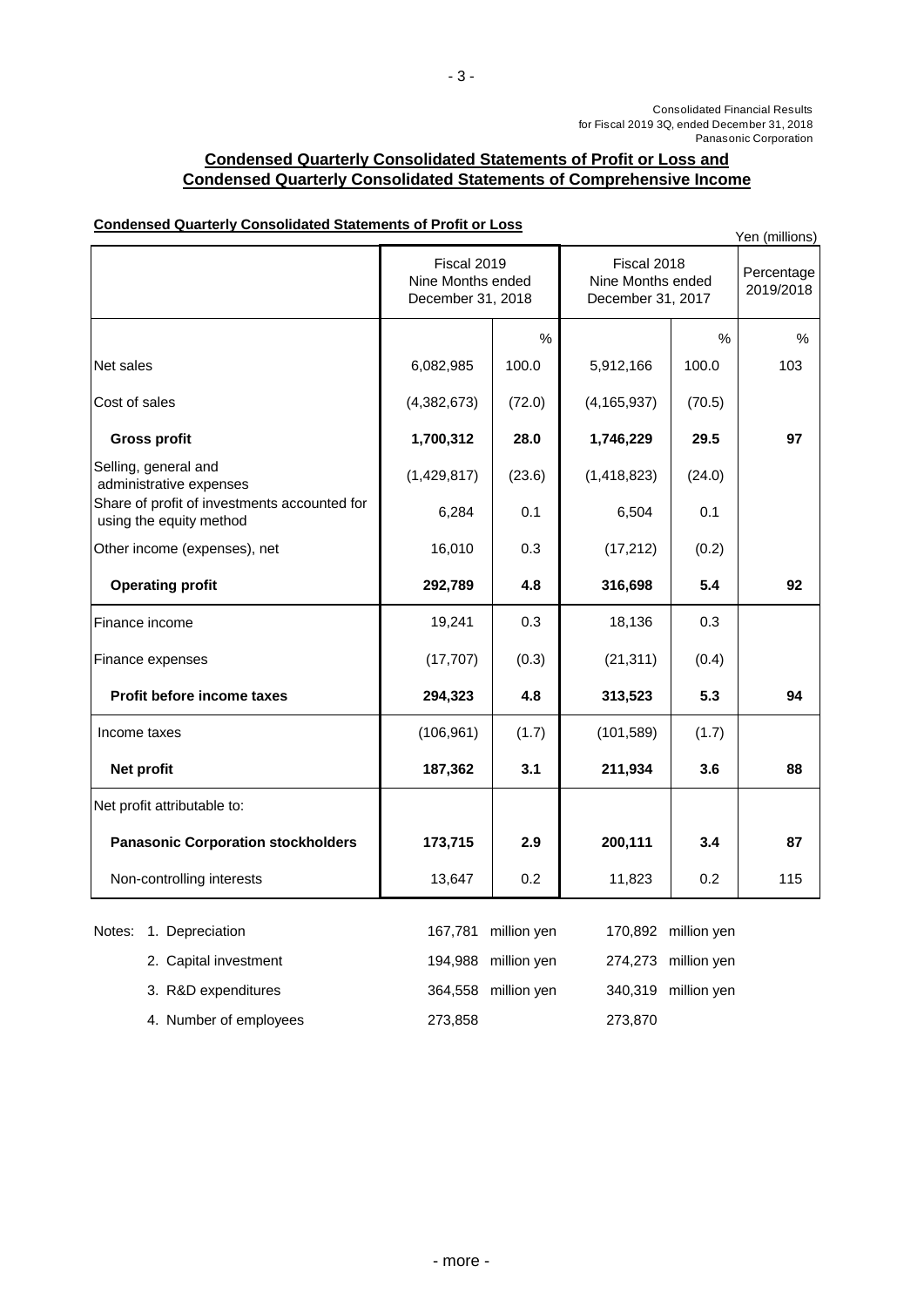### **Condensed Quarterly Consolidated Statements of Comprehensive Income**

Yen (millions)

|                                                                                  |                                                       |                                                       | טווטוווווון ווט ו       |
|----------------------------------------------------------------------------------|-------------------------------------------------------|-------------------------------------------------------|-------------------------|
|                                                                                  | Fiscal 2019<br>Nine Months ended<br>December 31, 2018 | Fiscal 2018<br>Nine Months ended<br>December 31, 2017 | Percentage<br>2019/2018 |
|                                                                                  |                                                       |                                                       | %                       |
| <b>Net Profit</b>                                                                | 187,362                                               | 211,934                                               | 88                      |
| Other comprehensive income                                                       |                                                       |                                                       |                         |
| Items that will not be reclassified to<br>profit or loss:                        |                                                       |                                                       |                         |
| Remeasurements of defined benefit<br>plans                                       | 2,015                                                 | 38,788                                                |                         |
| Financial assets measured at<br>fair value through other comprehensive<br>income | 1,230                                                 | 15,985                                                |                         |
| Subtotal                                                                         | 3,245                                                 | 54,773                                                |                         |
| Items that may be reclassified to profit or<br>loss:                             |                                                       |                                                       |                         |
| Exchange differences on translation of<br>foreign operations                     | (2, 216)                                              | 86,343                                                |                         |
| Net changes in cash flow hedges                                                  | (1,991)                                               | 195                                                   |                         |
| Subtotal                                                                         | (4,207)                                               | 86,538                                                |                         |
| Total other comprehensive income (loss)                                          | (962)                                                 | 141,311                                               |                         |
| <b>Comprehensive income</b>                                                      | 186,400                                               | 353,245                                               | 53                      |
| Comprehensive income<br>attributable to:                                         |                                                       |                                                       |                         |
| <b>Panasonic Corporation stockholders</b>                                        | 177,100                                               | 331,156                                               | 53                      |
| Non-controlling interests                                                        | 9,300                                                 | 22,089                                                | 42                      |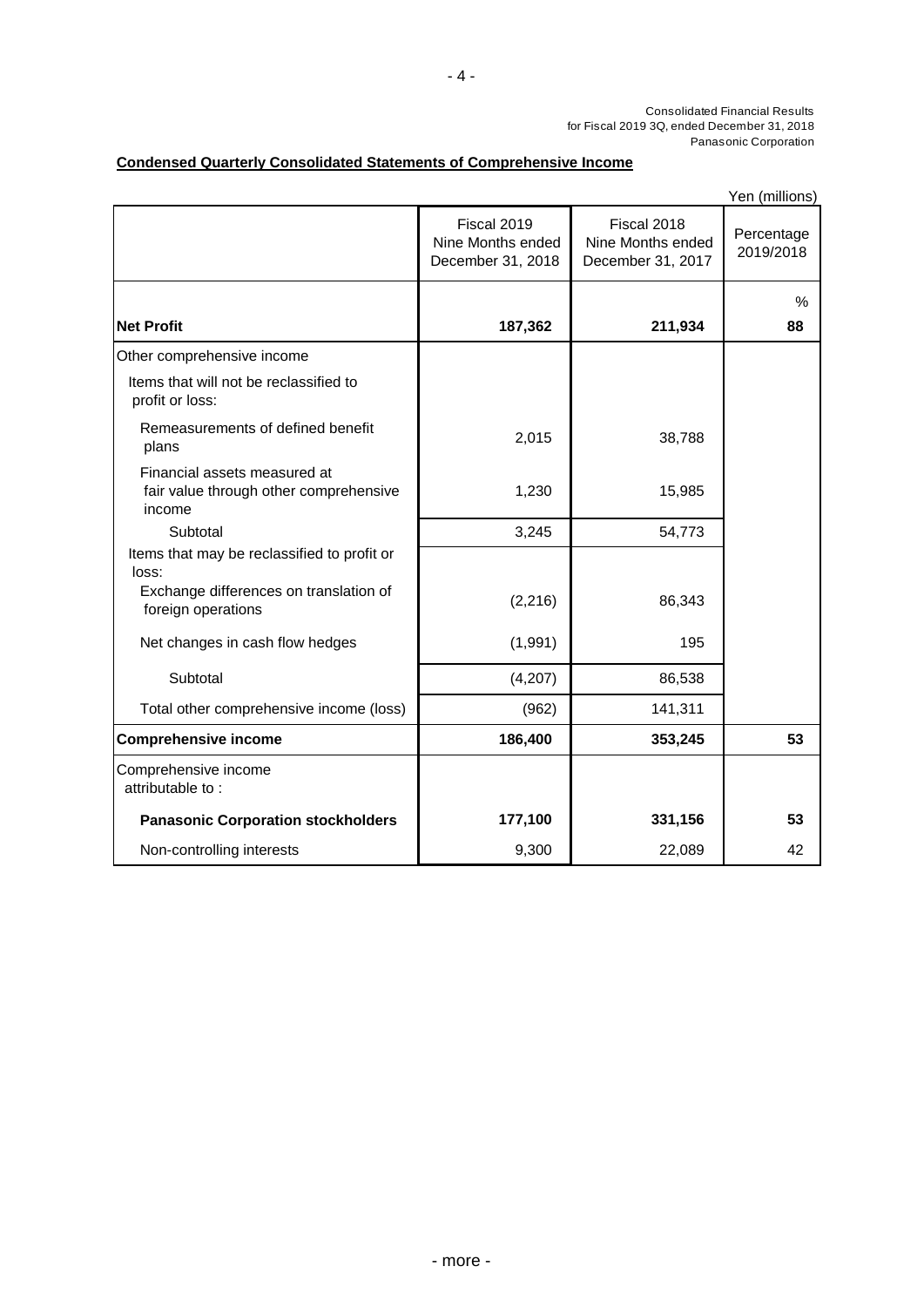### **Information by Segment**

|                                 |         |                                                    |                     |                      |                                                       |         |                     | Yen (billions) |
|---------------------------------|---------|----------------------------------------------------|---------------------|----------------------|-------------------------------------------------------|---------|---------------------|----------------|
|                                 |         | Fiscal 2019<br>Nine Months ended December 31, 2018 |                     |                      | Fiscal 2018<br>Nine Months ended<br>December 31, 2017 |         |                     |                |
|                                 | Sales   | 19/18                                              | Operating<br>Profit | % of<br><b>Sales</b> | 19/18                                                 | Sales   | Operating<br>Profit | % of<br>Sales  |
|                                 |         | %                                                  |                     | %                    | %                                                     |         |                     | $\%$           |
| Reportable Segments:            |         |                                                    |                     |                      |                                                       |         |                     |                |
| Appliances                      | 2,139.0 | 99                                                 | 88.7                | 4.1                  | 83                                                    | 2,168.3 | 106.6               | 4.9            |
| <b>Eco Solutions</b>            | 1,468.4 | 106                                                | 50.1                | 3.4                  | 106                                                   | 1,385.6 | 47.3                | 3.4            |
| <b>Connected Solutions</b>      | 815.8   | 101                                                | 73.5                | 9.0                  | 95                                                    | 806.0   | 77.5                | 9.6            |
| Automotive & Industrial Systems | 2,234.6 | 108                                                | 55.3                | 2.5                  | 87                                                    | 2,074.8 | 63.8                | 3.1            |
| Subtotal                        | 6,657.8 | 103                                                | 267.6               | 4.0                  | 91                                                    | 6,434.7 | 295.2               | 4.6            |
| Other                           | 173.3   | 91                                                 | 1.9                 | 1.1                  | 94                                                    | 190.8   | 2.1                 | 1.1            |
| Eliminations and adjustments    | (748.1) | $\overline{\phantom{a}}$                           | 23.3                | $\qquad \qquad -$    | --                                                    | (713.3) | 19.4                |                |
| Total                           | 6,083.0 | 103                                                | 292.8               | 4.8                  | 92                                                    | 5,912.2 | 316.7               | 5.4            |

Notes: 1. The Panasonic Group is divided into four Divisional Companies for business management, and they support the autonomy of each business division and execute businesses in their respective areas on a global scale. The results of their performance are classified and disclosed in the four reportable segments of Appliances, Eco Solutions, Connected Solutions, and Automotive & Industrial Systems.

> "Other" includes business activities not belonging to the reportable segments, such as sales of raw materials.

- 2. The figures in "Eliminations and adjustments" include revenues and expenses which are not attributable to any segments, and consolidation adjustments, and eliminations of intersegment transactions.
- 3. Certain businesses were transferred among segments on April 1, 2018. Accordingly, the figures of segment information in fiscal 2018 have been reclassified to conform to the presentation for fiscal 2019.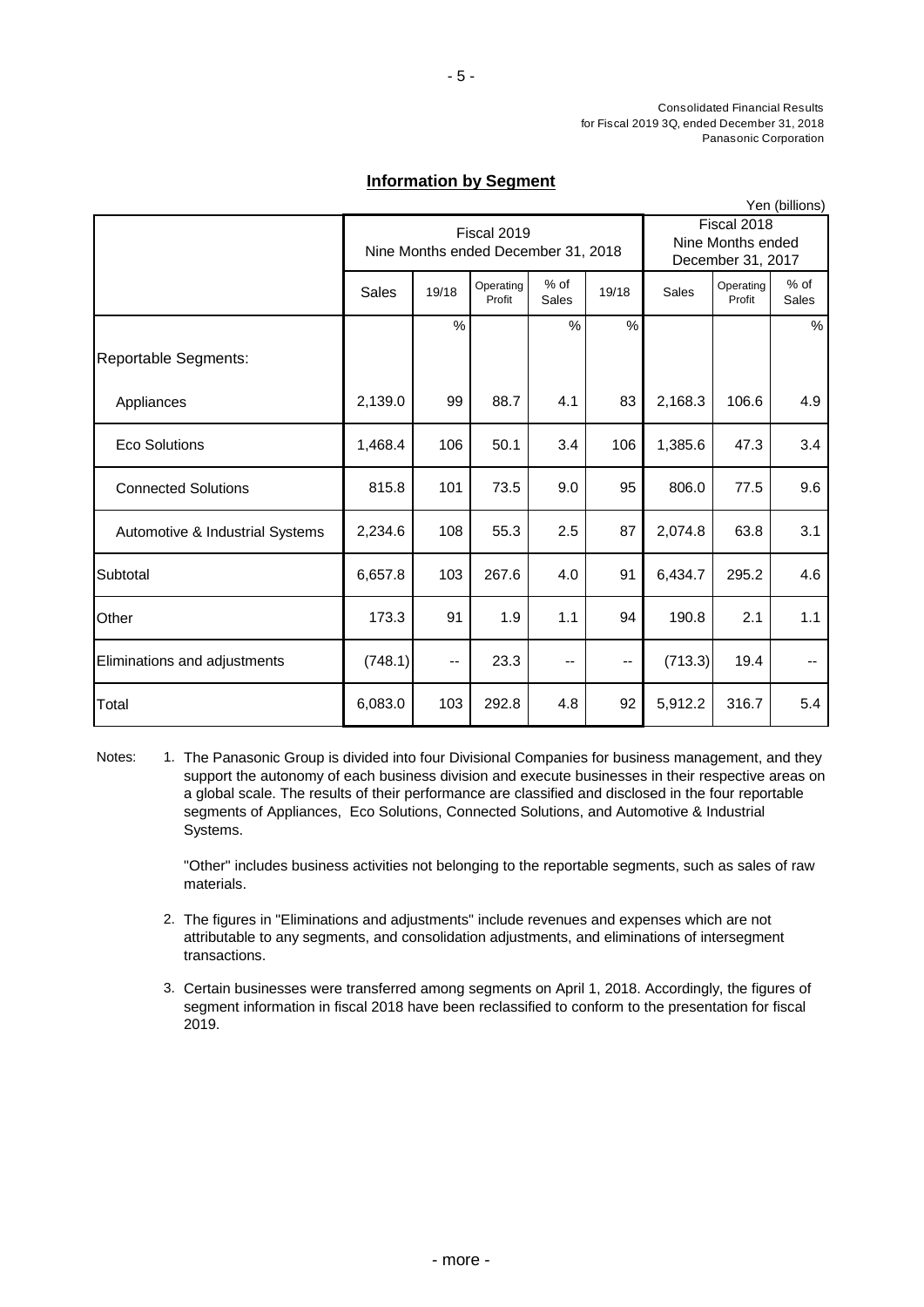| Yen (millions)                                                  |                   |                |            |  |
|-----------------------------------------------------------------|-------------------|----------------|------------|--|
|                                                                 | December 31, 2018 | March 31, 2018 | Difference |  |
| <b>Current assets:</b>                                          | 3,495,219         | 3,485,958      | 9,261      |  |
| Cash and cash equivalents                                       | 868,882           | 1,089,585      | (220, 703) |  |
| Trade receivables                                               | 1,170,206         | 1,038,984      | 131,222    |  |
| Other financial assets                                          | 153,970           | 203,557        | (49, 587)  |  |
| Inventories                                                     | 1,103,249         | 988,609        | 114,640    |  |
| Other current assets                                            | 198,912           | 165,223        | 33,689     |  |
| Non-current assets:                                             | 2,766,654         | 2,805,190      | (38, 536)  |  |
| Investments accounted for using<br>the equity method            | 154,298           | 147,959        | 6,339      |  |
| Other financial assets                                          | 167,542           | 166,466        | 1,076      |  |
| Property, plant and equipment                                   | 1,324,486         | 1,374,066      | (49, 580)  |  |
| Other non-current assets                                        | 1,120,328         | 1,116,699      | 3,629      |  |
| <b>Total assets</b>                                             | 6,261,873         | 6,291,148      | (29, 275)  |  |
| <b>Current liabilities:</b>                                     | 3,031,373         | 3,097,935      | (66, 562)  |  |
| Short-term debt, including current<br>portion of long-term debt | 327,717           | 375,392        | (47, 675)  |  |
| Trade payables                                                  | 1,200,415         | 1,146,476      | 53,939     |  |
| Other financial liabilities                                     | 287,398           | 304,977        | (17, 579)  |  |
| Other current liabilities                                       | 1,215,843         | 1,271,090      | (55, 247)  |  |
| <b>Non-current liabilities:</b>                                 | 1,250,940         | 1,310,928      | (59, 988)  |  |
| Long-term debt                                                  | 829,941           | 864,052        | (34, 111)  |  |
| Other non-current liabilities                                   | 420,999           | 446,876        | (25, 877)  |  |
| <b>Total liabilities</b>                                        | 4,282,313         | 4,408,863      | (126, 550) |  |
| <b>Panasonic Corporation</b><br>stockholders' equity:           | 1,809,396         | 1,707,551      | 101,845    |  |
| Common stock                                                    | 258,740           | 258,740        |            |  |
| Capital surplus                                                 | 526,439           | 527,408        | (969)      |  |
| Retained earnings                                               | 1,404,680         | 1,300,336      | 104,344    |  |
| Other components of equity                                      | (169, 850)        | (168, 259)     | (1,591)    |  |
| <b>Treasury stock</b>                                           | (210, 613)        | (210, 674)     | 61         |  |
| <b>Non-controlling interests</b>                                | 170,164           | 174,734        | (4,570)    |  |
| <b>Total equity</b>                                             | 1,979,560         | 1,882,285      | 97,275     |  |
| <b>Total liabilities and equity</b>                             | 6,261,873         | 6,291,148      | (29, 275)  |  |

### **Condensed Quarterly Consolidated Statements of Financial Position**

Other components of equity breakdown: Yen (millions) Note:

|                                                                                  | December 31, 2018 | March 31, 2018 | <b>Difference</b> |
|----------------------------------------------------------------------------------|-------------------|----------------|-------------------|
| Remeasurements of defined benefit plans*                                         |                   |                |                   |
| Financial assets measured at<br>fair value through other<br>comprehensive income | 45.277            | 47.279         | (2,002)           |
| Exchange differences on translation of<br>foreign operations                     | (214,090)         | (216, 355)     | 2,265             |
| Net changes in cash flow hedges                                                  | (1,037)           | 817            | (1, 854)          |

\* Remeasurements of defined benefit plans is directly transferred to Retained earnings from Other components of equity.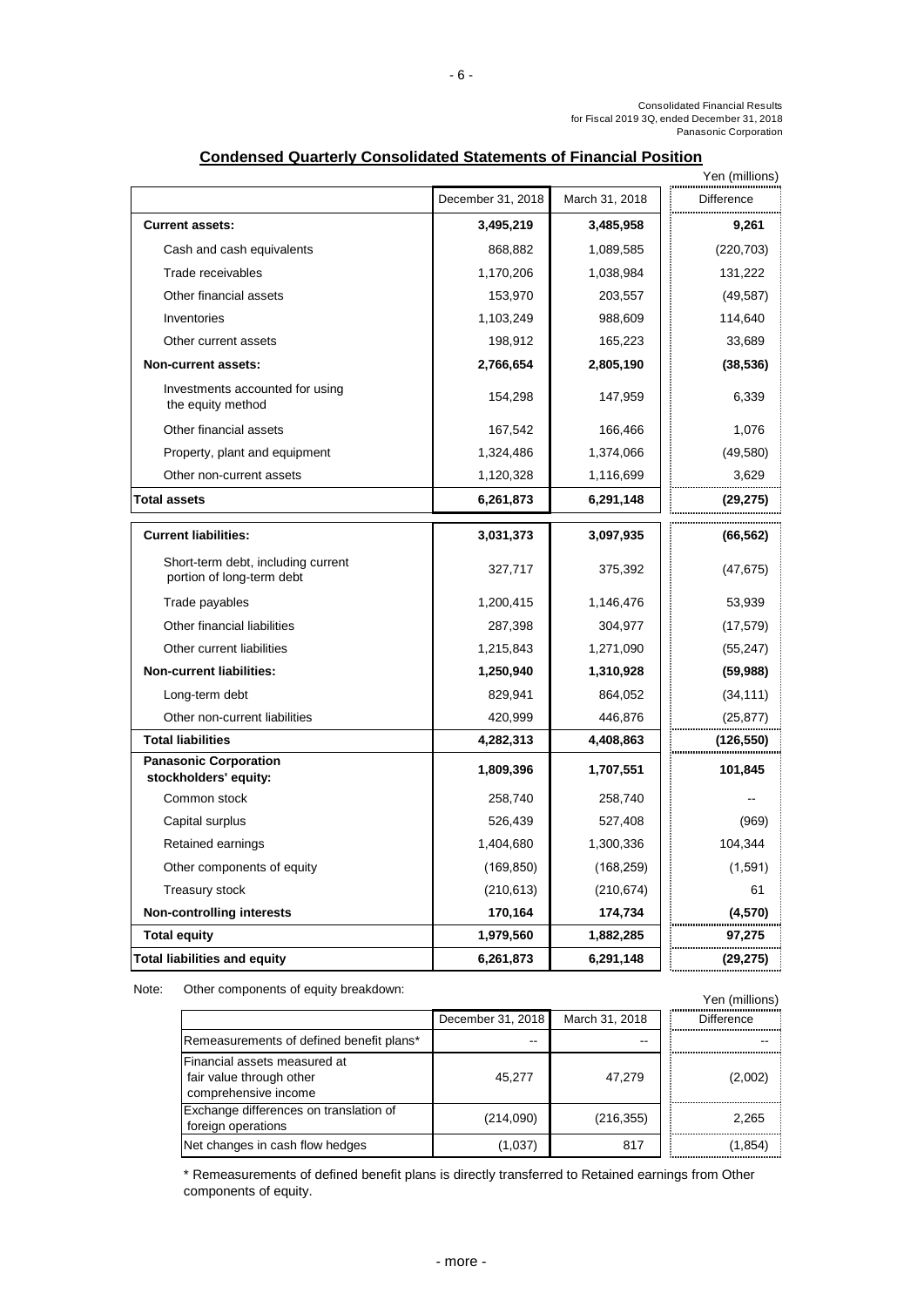# **Condensed Quarterly Consolidated Statements of Changes in Equity**

|                                                                               |                 |                          |                      |                                  |                   |                                                     |                                  | Yen (millions) |
|-------------------------------------------------------------------------------|-----------------|--------------------------|----------------------|----------------------------------|-------------------|-----------------------------------------------------|----------------------------------|----------------|
| Fiscal 2019<br>Nine Months ended December 31, 2018                            | Common<br>stock | Capital<br>surplus       | Retained<br>earnings | Other<br>components<br>of equity | Treasury<br>stock | Panasonic<br>Corporation<br>stockholders'<br>equity | Non-<br>controlling<br>interests | Total equity   |
| Balances as of April 1, 2018                                                  | 258,740         | 527,408                  | 1,300,336            | (168, 259)                       |                   | (210,674) 1,707,551                                 | 174,734                          | 1,882,285      |
| Comprehensive income:                                                         |                 |                          |                      |                                  |                   |                                                     |                                  |                |
| Net profit                                                                    |                 | $-$                      | 173,715              |                                  | --                | 173,715                                             | 13,647                           | 187,362        |
| Remeasurements of defined<br>benefit plans                                    |                 |                          | --                   | 1,892                            | --                | 1,892                                               | 123                              | 2,015          |
| Financial assets measured at fair value<br>through other comprehensive income |                 | $-$                      | --                   | 1.218                            | --                | 1,218                                               | 12                               | 1,230          |
| Exchange differences on translation of<br>foreign operations                  |                 | $-$                      | --                   | 2,265                            | --                | 2,265                                               | (4, 481)                         | (2, 216)       |
| Net changes in cash flow hedges                                               |                 |                          | --                   | (1,990)                          | --                | (1,990)                                             | (1)                              | (1,991)        |
| Total comprehensive income                                                    | --              | $\overline{\phantom{a}}$ | 173,715              | 3,385                            | --                | 177,100                                             | 9,300                            | 186,400        |
| Transfer from other components of<br>equity to retained earning               | --              | $\overline{\phantom{a}}$ | 5,112                | (5, 112)                         | --                | --                                                  |                                  |                |
| Cash dividends                                                                | --              | $\overline{\phantom{a}}$ | (81, 633)            | $\overline{\phantom{a}}$         | --                | (81, 633)                                           | (12, 974)                        | (94, 607)      |
| Changes in treasury stock                                                     | --              | (42)                     | --                   | $-$                              | 61                | 19                                                  | --                               | 19             |
| Transactions with non-controlling<br>interests and other                      | --              | (927)                    | --                   | 136                              | --                | (791)                                               | (896)                            | (1,687)        |
| Cumulative effect of new accounting<br>standards applied                      |                 | --                       | 7,150                |                                  | --                | 7,150                                               | --                               | 7,150          |
| Balances as of December 31, 2018                                              | 258,740         | 526,439                  | 1,404,680            | (169, 850)                       | (210, 613)        | 1,809,396                                           | 170,164                          | 1,979,560      |

|                                                                               |                 |                          |                          |                                  |                   |                                                     |                                  | Yen (millions) |
|-------------------------------------------------------------------------------|-----------------|--------------------------|--------------------------|----------------------------------|-------------------|-----------------------------------------------------|----------------------------------|----------------|
| Fiscal 2018<br>Nine Months ended December 31, 2017                            | Common<br>stock | Capital<br>surplus       | Retained<br>earnings     | Other<br>components<br>of equity | Treasurv<br>stock | Panasonic<br>Corporation<br>stockholders'<br>equity | Non-<br>controlling<br>interests | Total equity   |
| Balances as of April 1, 2017                                                  | 258,740         | 636,905                  | 1,051,445                |                                  |                   | $(164, 632)$ $(210, 569)$ 1,571,889                 | 188,046                          | 1,759,935      |
| Comprehensive income:                                                         |                 |                          |                          |                                  |                   |                                                     |                                  |                |
| Net profit                                                                    |                 |                          | 200,111                  |                                  | --                | 200,111                                             | 11,823                           | 211,934        |
| Remeasurements of defined<br>benefit plans                                    |                 |                          | $\overline{\phantom{a}}$ | 38,869                           | --                | 38,869                                              | (81)                             | 38,788         |
| Financial assets measured at fair value<br>through other comprehensive income | --              | --                       | --                       | 15,930                           | --                | 15,930                                              | 55                               | 15,985         |
| Exchange differences on translation of<br>foreign operations                  |                 |                          | --                       | 76,055                           | --                | 76,055                                              | 10,288                           | 86,343         |
| Net changes in cash flow hedges                                               | --              | $-$                      |                          | 191                              | --                | 191                                                 | 4                                | 195            |
| Total comprehensive income                                                    | --              | $\overline{\phantom{a}}$ | 200,111                  | 131,045                          | --                | 331,156                                             | 22,089                           | 353,245        |
| Transfer from other components of<br>equity to retained earning               | --              | --                       | 48,157                   | (48, 157)                        | --                |                                                     |                                  |                |
| Cash dividends                                                                | --              | $\overline{\phantom{a}}$ | (58, 310)                | --                               | --                | (58,310)                                            | (16, 583)                        | (74, 893)      |
| Changes in treasury stock                                                     | --              | (0)                      | --                       | --                               | (91)              | (91)                                                |                                  | (91)           |
| Transactions with non-controlling<br>interests and other                      | --              | (108, 956)               | --                       | 11,474                           | --                | (97, 482)                                           | (14, 233)                        | (111, 715)     |
| Balances as of December 31, 2017                                              | 258.740         | 527.949                  | 1,241,403                |                                  |                   | (70,270) (210,660) 1,747,162                        | 179,319                          | 1,926,481      |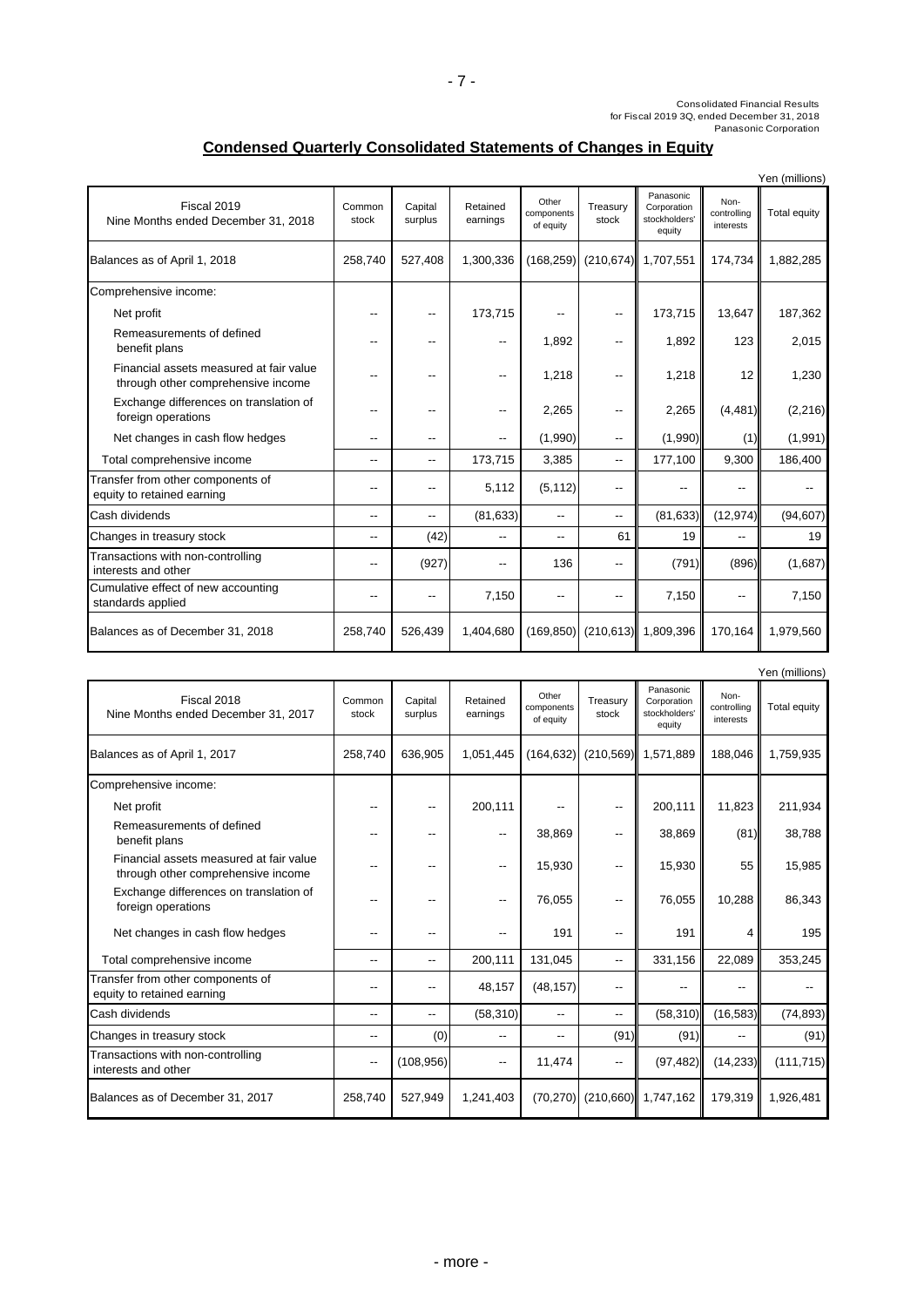# **Condensed Quarterly Consolidated Statements of Cash Flows**

|                                                                                                                         |                                                       | Yen (millions)                                        |
|-------------------------------------------------------------------------------------------------------------------------|-------------------------------------------------------|-------------------------------------------------------|
|                                                                                                                         | Fiscal 2019<br>Nine Months ended<br>December 31, 2018 | Fiscal 2018<br>Nine Months ended<br>December 31, 2017 |
| Cash flows from operating activities                                                                                    |                                                       |                                                       |
| Net profit                                                                                                              | 187,362                                               | 211,934                                               |
| Adjustments to reconcile net profit to<br>net cash provided by operating activities                                     |                                                       |                                                       |
| Depreciation and amortization                                                                                           | 218,733                                               | 216,725                                               |
| (Increase) decrease in trade receivables                                                                                | (106, 552)                                            | (128, 796)                                            |
| (Increase) decrease in inventories                                                                                      | (119, 505)                                            | (199, 208)                                            |
| Increase (decrease) in trade payables                                                                                   | 64,175                                                | 119,522                                               |
| Other                                                                                                                   | (166, 166)                                            | 44,007                                                |
| Net cash provided by operating activities                                                                               | 78,047                                                | 264,184                                               |
| Cash flows from investing activities                                                                                    |                                                       |                                                       |
| Purchase of property, plant and equipment                                                                               | (235,003)                                             | (290, 410)                                            |
| Proceeds from sale of property, plant and<br>equipment                                                                  | 32,575                                                | 18,838                                                |
| Purchase of investments accounted for using<br>the equity method and other financial assets                             | (23, 163)                                             | (16, 814)                                             |
| Proceeds from sale and redemption of investments<br>accounted for using the equity method and other<br>financial assets | 24,792                                                | 7,518                                                 |
| Other                                                                                                                   | 58,140                                                | (72, 925)                                             |
| Net cash used in investing activities                                                                                   | (142, 659)                                            | (353, 793)                                            |
| Cash flows from financing activities                                                                                    |                                                       |                                                       |
| Increase (decrease) in short-term debt                                                                                  | (75, 768)                                             | 2,862                                                 |
| Increase (decrease) in long-term debt                                                                                   | (5,888)                                               | (6,979)                                               |
| Dividends paid to Panasonic Corporation<br>stockholders                                                                 | (81, 633)                                             | (58, 310)                                             |
| Dividends paid to non-controlling interests                                                                             | (12, 974)                                             | (16, 583)                                             |
| (Increase) decrease in treasury stock                                                                                   | 19                                                    | (91)                                                  |
| Other                                                                                                                   | 9,763                                                 | (122, 471)                                            |
| Net cash used in financing activities                                                                                   | (166, 481)                                            | (201, 572)                                            |
| Effect of exchange rate changes on cash and cash<br>equivalents                                                         | 10,390                                                | 28,184                                                |
| Net increase (decrease) in cash and cash equivalents                                                                    | (220, 703)                                            | (262, 997)                                            |
| Cash and cash equivalents at beginning of period                                                                        | 1,089,585                                             | 1,270,787                                             |
| Cash and cash equivalents at the end of the period                                                                      | 868,882                                               | 1,007,790                                             |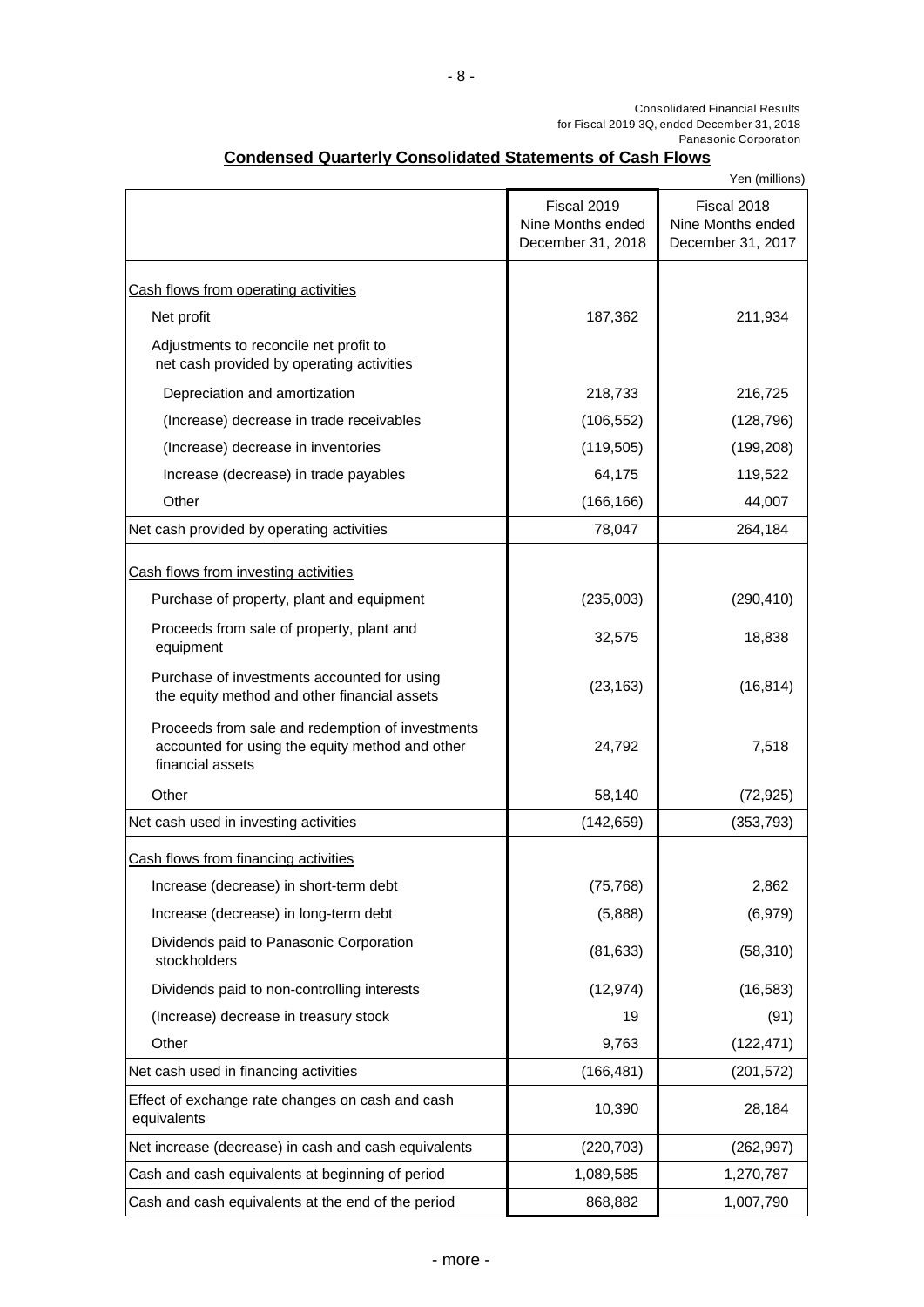### **Notes to consolidated financial statements:**

- 1. The Company applied IFRS 15, "Revenue from Contracts with Customers" from April 1, 2018 using the method recognizing the cumulative effect of applying IFRS 15 at the date of initial application. Effects of applying IFRS 15 on profit/loss are insignificant. Cumulative effects of applying IFRS 15 on the opening balance of the Company's "retained earnings" at April 1, 2018 were insignificant, which are described in "Condensed Quarterly Consolidated Statements of Changes in Equity."
- 2. The Company conducted an incorporation-type company split on April 2, 2018, in order to transfer a part of its wholly-owned subsidiaries to Panasonic Equity Management Japan Co., Ltd. that was newly incorporated.
- 3. The Company resolved at the Board of Directors meeting held on December 21, 2018, to succeed the shares in, and the long-term loan claims against, Panasonic Precision Devices Co., Ltd. ("PPRD") from Panasonic Equity Management Japan Co., Ltd., which is a wholly-owned consolidated subsidiary of Panasonic, through an absorption-type company split (the "Company Split"). Consequently, PPRD will become a wholly-owned consolidated subsidiary of Panasonic. The Company has also resolved to absorb PPRD through a merger (the "Merger"). Both the Company Split and the Merger will take effect on April 1, 2019 (planned).
- 4. Assumption for going concern: None
- 5. Significant subsequent events:

The Company and certain domestic subsidiaries plan to change the retirement pension system from July 1, 2019. Specifically, regarding part of the past contributions of the defined benefit pension plan, the Company will make a transition to the defined contribution pension plan. Accordingly, the retirement benefit liabilities will be revised in the Company's consolidated accounts for the fourth quarter of fiscal 2019, and the Company plans to incur approximately 82.9 billion yen as other income in operating profit. This change will be effective upon the authorization of the Ministry of Health, Labour and Welfare.

The Company and Toyota Motor Corporation (Toyota) concluded on January 22, 2019, a business-integration contract and a joint venture contract toward the establishment of a new company (joint venture) related to the automotive prismatic battery business. Toyota and Panasonic agreed to establish this joint venture by the end of 2020, pending approval from the competition-law authorities in the countries and regions concerned. The ratio of equity participation will be 51% for Toyota and 49% for Panasonic.

6. Number of consolidated subsidiaries as of December 31, 2018: 587 Number of companies under the equity method as of December 31, 2018: 90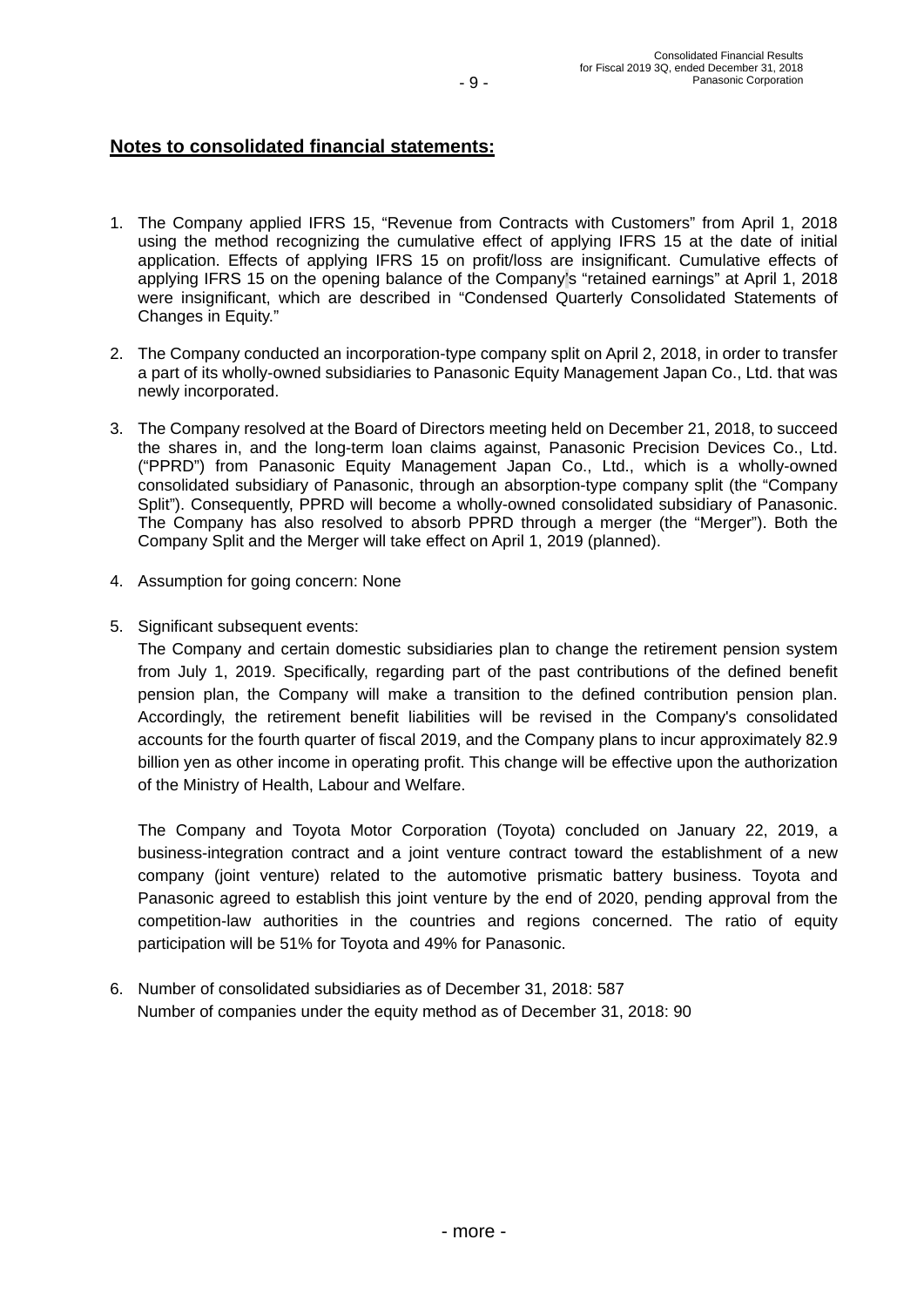# **Consolidated Financial Results**

# **1. Nine months ended December 31, 2018**

### A. Operating Results

|                                                                     |                                                   |                                                   | Yen (billions)          |
|---------------------------------------------------------------------|---------------------------------------------------|---------------------------------------------------|-------------------------|
|                                                                     | Fiscal 2019<br>Nine Months ended<br>Dec. 31, 2018 | Fiscal 2018<br>Nine Months ended<br>Dec. 31, 2017 | Percentage<br>2019/2018 |
| Net sales                                                           | 6,083.0                                           | 5,912.2                                           | 103%                    |
| Operating profit                                                    | 292.8                                             | 316.7                                             | 92%                     |
| Profit before income<br>taxes                                       | 294.3                                             | 313.5                                             | 94%                     |
| Net profit attributable to<br>Panasonic Corporation<br>stockholders | 173.7                                             | 200.1                                             | 87%                     |

 During the nine months ended December 31, 2018 (fiscal 2019) under review, the global economy continued to moderately recover on the whole, as the U.S. economy performed favorably with stable personal spending, and Japan experienced an upturn in employment. However, the Chinese economy saw a slowdown in spending and investment. Regarding the outlook for the global economy, risk factors such as the politics and financial situation of various countries, the spread of protectionism, and downward economic swings in emerging countries can be seen.

 Under such business conditions, Panasonic is promoting its strategies for sustainable growth, identifying the areas where the Company will concentrate its management resources.

 For the rechargeable battery business, which shows rapid expansion mainly spurred by automotive lithium-ion batteries, the Company reorganized the business based on customers and industries on April 1, 2018. This new structure allows the efficient use of development resources and the Company is accelerating its growth strategy. Furthermore, in July, in Indonesia, Panasonic came to an agreement with Honda Motor Co., Ltd., to jointly conduct a research experiment on battery sharing using detachable mobile batteries and electric motorcycles. Panasonic is striving to create new demand for batteries. In January 2019, the Company came to an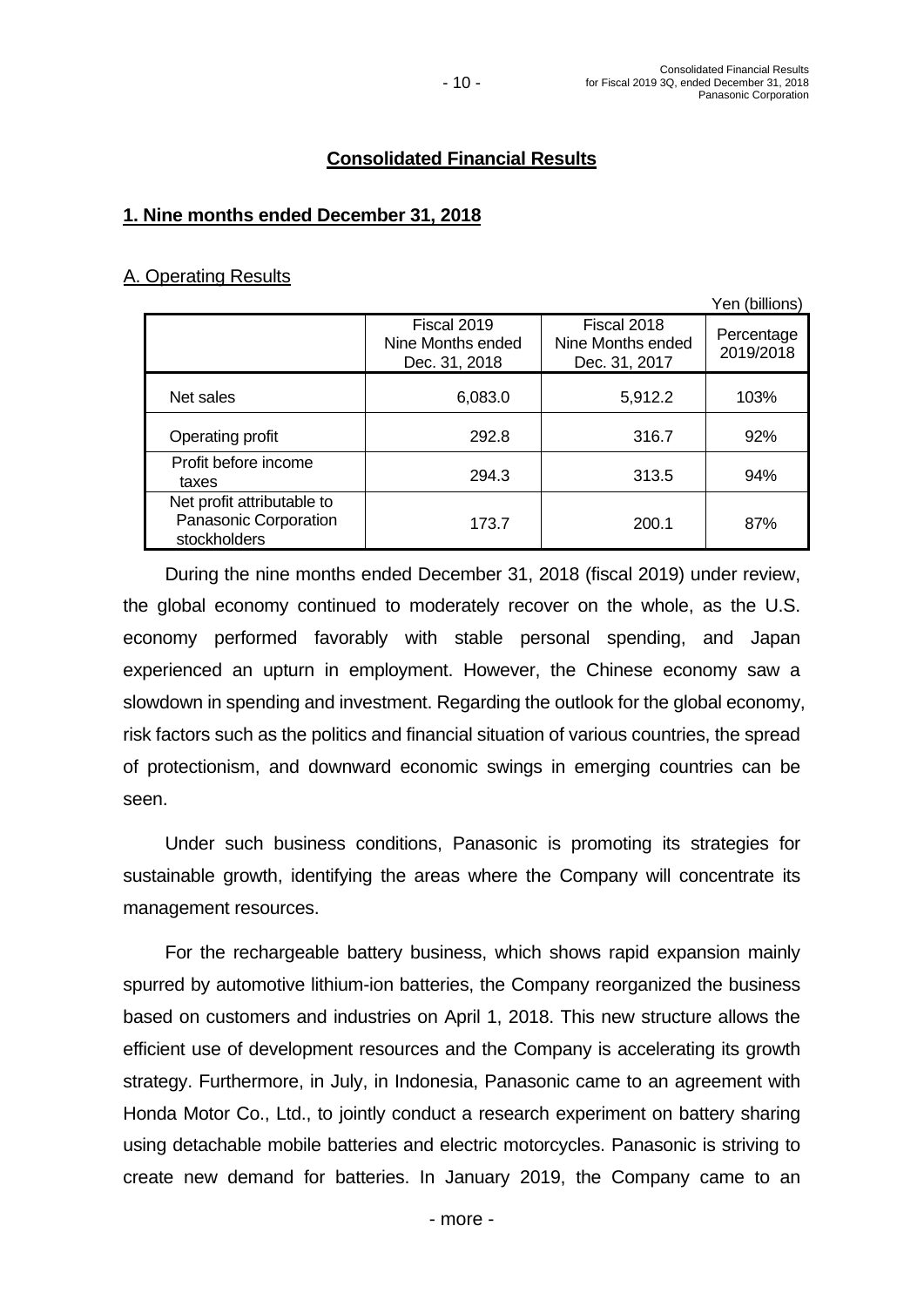agreement with Toyota Motor Corporation to establish a joint venture related to the automotive prismatic battery business. Both companies will combine their respective management resources to further strengthen and accelerate the efforts to achieve competitive batteries.

 For the home appliances business, in India, one of the Company's strategic markets along with China and Southeast Asia, Panasonic started to release made-in-India refrigerators in April 2018. In these rapidly expanding markets Panasonic continues to pursue growth with profitability.

 In June, the Company came to an agreement with Nitto Kogyo Corporation to study comprehensive collaboration on businesses such as distribution boards. Looking to the domestic and overseas markets, both companies will cooperate in the areas of production, development, and technology, aiming to offer solutions that bring yet higher customer satisfaction.

 In September, the Company agreed to collaborate with two Chinese companies in the solutions businesses for the building industry. In China, where the construction market is rapidly expanding, the Company strives to accelerate its construction solutions businesses to offer comfortable and high-quality spaces at construction sites, such as improving the workers' living environment.

 In November, in Japan, the Company launched CASART URBAN, an urban-style IoT home equipped with the HomeX integrated lifestyle platform. The Company devotes the group's collective strengths to enriching people's lifestyle and living spaces.

 For the nine months ended December 31, 2018, the Company's consolidated group sales increased by 3% to 6,083.0 billion yen from fiscal 2018 (a year ago), continuing a year-on-year sales increase following the previous year. Domestic sales increased year on year due mainly to favorable sales of automotive-related products and Panasonic Homes Co., Ltd., despite a sales decrease for consumer products in Appliances. Overseas sales increased due mainly to favorable sales of the automotive-related business including Energy and Automotive, Commercial Refrigeration & Food Equipment in North America, and the electronic component mounting equipment business of Process Automation.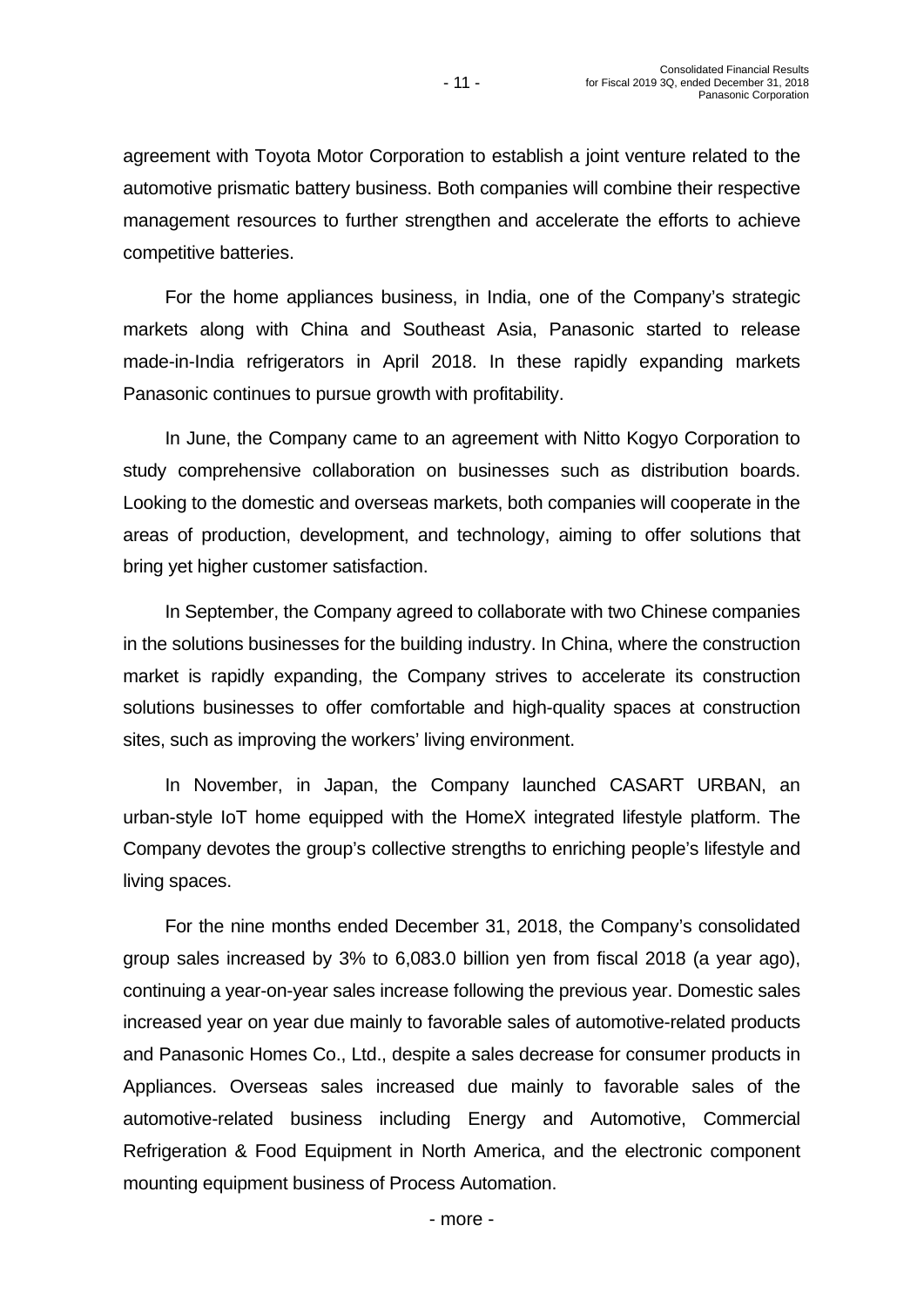Operating profit decreased by 8% to 292.8 billion yen from a year ago. Sales increase and improved other income (expenses) such as recording a gain on the sale of land were unable to offset fixed-costs increase and raw material cost hikes. Profit before income taxes decreased by 6% to 294.3 billion yen, and net profit attributable to Panasonic Corporation stockholders decreased by 13% to 173.7 billion yen from a year ago.

- 12 -

# B. Breakdown by Segment

# *Appliances*

|                  |                                                   |                                                   | Yen (billions)          |
|------------------|---------------------------------------------------|---------------------------------------------------|-------------------------|
|                  | Fiscal 2019<br>Nine months ended<br>Dec. 31, 2018 | Fiscal 2018<br>Nine months ended<br>Dec. 31, 2017 | Percentage<br>2019/2018 |
| <b>Sales</b>     | 2,139.0                                           | 2,168.3                                           | 99%                     |
| Operating profit | 88.7                                              | 106.6                                             | 83%                     |

 Sales decreased by 1% to 2,139.0 billion yen from a year ago. This decrease was due mainly to sluggish sales of air-conditioners in Asia and devices for air-conditioner in China despite sales increase in Commercial Refrigeration & Food Equipment in North America. Operating profit decreased to 88.7 billion yen from a year ago due mainly to the negative effects of sales decrease and raw material cost hikes.

# *Eco Solutions*

|                  |                                                   |                                                   | Yen (billions)          |
|------------------|---------------------------------------------------|---------------------------------------------------|-------------------------|
|                  | Fiscal 2019<br>Nine months ended<br>Dec. 31, 2018 | Fiscal 2018<br>Nine months ended<br>Dec. 31, 2017 | Percentage<br>2019/2018 |
| Sales            | 1.468.4                                           | 1,385.6                                           | 106%                    |
| Operating profit | 50.1                                              | 47.3                                              | 106%                    |

 Sales increased by 6% to 1,468.4 billion yen from a year ago. This increase was mainly driven by the favorable results from the ready-built housing business of Panasonic Homes Co., Ltd., growth in the electrical construction materials and Housing Systems for Asia, and the new consolidation of Matsumura-Gumi Corporation. Operating profit increased to 50.1 billion yen from a year ago due to sales increase and reversal of one-shot expenses in the previous year, despite the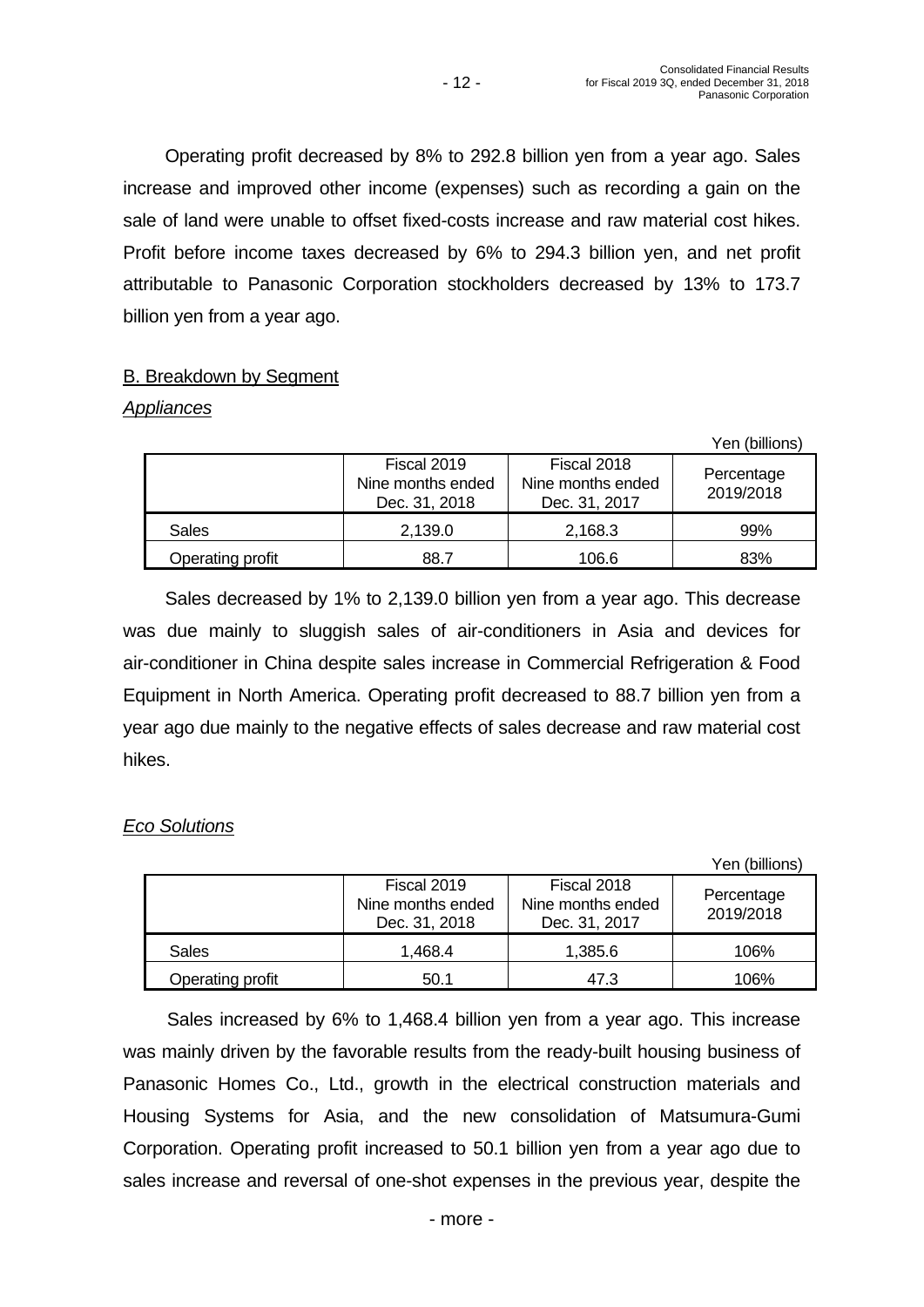$Y \rightarrow \infty$  (billions)

negative effects of raw material cost hikes and upfront expenses to expand overseas electrical construction materials business.

# *Connected Solutions*

|                  |                                                   |                                                   | 1 EN (DIIIIONS)         |
|------------------|---------------------------------------------------|---------------------------------------------------|-------------------------|
|                  | Fiscal 2019<br>Nine months ended<br>Dec. 31, 2018 | Fiscal 2018<br>Nine months ended<br>Dec. 31, 2017 | Percentage<br>2019/2018 |
| <b>Sales</b>     | 815.8                                             | 806.0                                             | 101%                    |
| Operating profit | 73.5                                              | 77.5                                              | 95%                     |

 Sales increased by 1% to 815.8 billion yen from a year ago. Sales increases at the Process Automation Business and Panasonic System Solutions Japan Co., Ltd. offset sales decrease in Avionics and Media Entertainment, contributing to an overall sales increase. Despite sales expansion, operating profit decreased to 73.5 billion yen from a year ago due mainly to increased fixed-costs and reversal of provision for legal-related expenses in the previous year.

# *Automotive & Industrial Systems*

|                  |                                                   |                                                   | Yen (billions)          |
|------------------|---------------------------------------------------|---------------------------------------------------|-------------------------|
|                  | Fiscal 2019<br>Nine months ended<br>Dec. 31, 2018 | Fiscal 2018<br>Nine months ended<br>Dec. 31, 2017 | Percentage<br>2019/2018 |
| Sales            | 2,234.6                                           | 2,074.8                                           | 108%                    |
| Operating profit | 55.3                                              | 63.8                                              | 87%                     |

 Sales increased by 8% to 2,234.6 billion yen from a year ago. Despite a sales decrease in Industrial Business due mainly to trade friction between U.S. and China, Energy Business with significant sales growth in automotive batteries and Automotive Business with a sales increase of automotive infotainment systems in North America, contributed to an overall sales increase. Despite profit increase by sales expansion, operating profit decreased to 55.3 billion yen from a year ago due mainly to increased ramp-up expenses for the automotive battery factories in North America and China and sales decrease of Electromechanical Control.

# C. Consolidated Financial Condition

Net cash provided by operating activities for the nine months ended December

- more -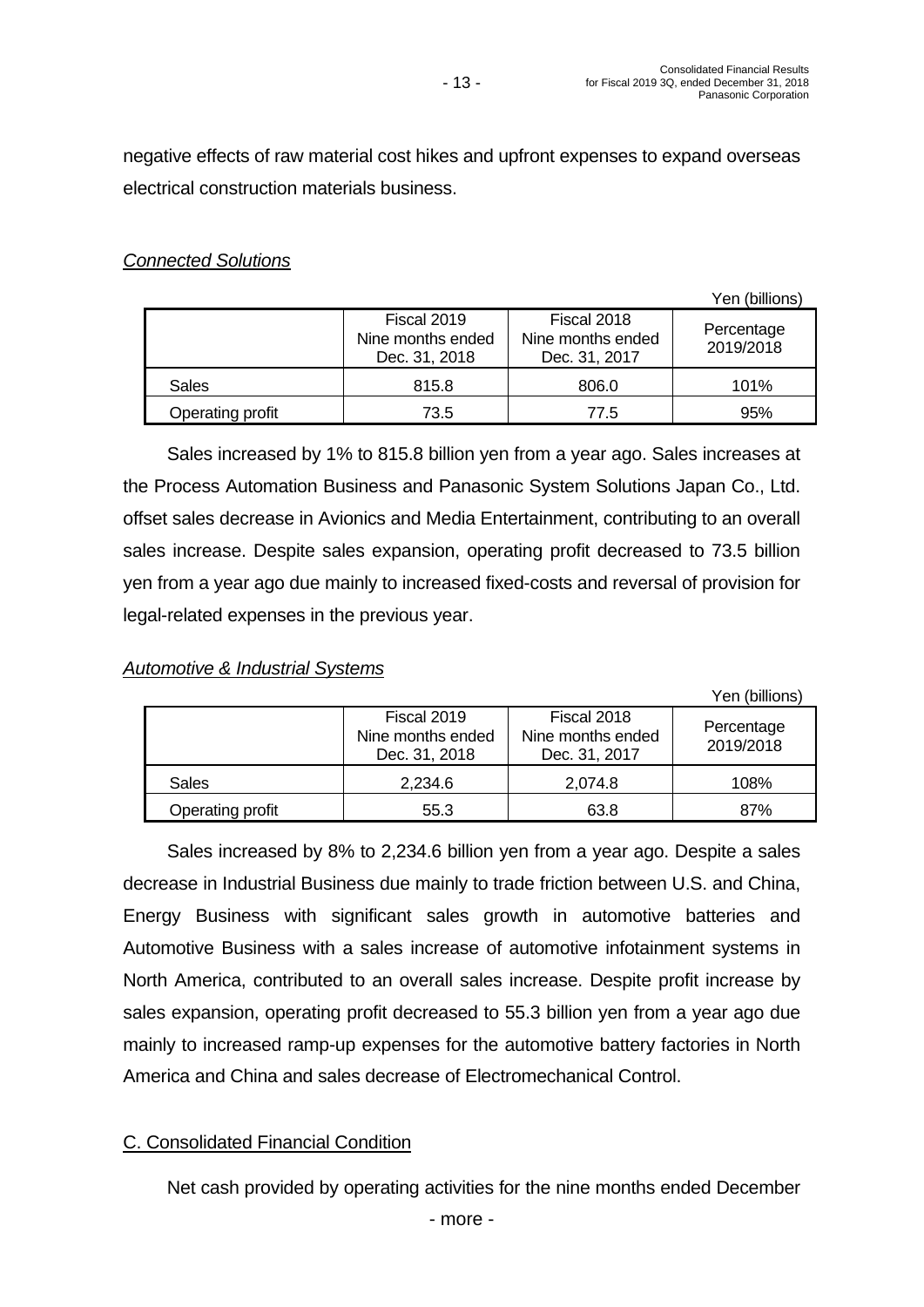31, 2018, amounted to 78.0 billion yen, compared with an inflow of 264.2 billion yen a year ago. Net cash used in investing activities amounted to 142.6 billion yen, compared with an outflow of 353.8 billion yen a year ago. Accordingly, free cash flow (net cash provided by operating activities and investing activities) improved by 25.0 billion yen from a year ago to an outflow of 64.6 billion yen. This was due mainly to improved working capital, decreased capital expenditures, and proceeds from the sale of land, in spite of the payment of one-shot legal costs. Net cash used by financing activities amounted to 166.5 billion yen, compared with an outflow of 201.6 billion yen a year ago. This was due mainly to acquisition of additional equity interest in PanaHome Corporation in the same period of last year despite a decrease in the amount of outstanding short-term bonds. Taking exchange rate movement into consideration, cash and cash equivalents totaled 868.9 billion yen as of December 31, 2018, decreased by 220.7 billion yen compared with March 31, 2018.

 The Company's consolidated total assets as of December 31, 2018, decreased by 29.3 billion yen to 6,261.9 billion yen from March 31, 2018. This was due mainly to a decrease in cash and cash equivalents in spite of increases in trade receivables and inventory in line with B2B business expansion. The Company's consolidated total liabilities as of December 31, 2018, decreased by 126.6 billion yen, compared with March 31, 2018, to 4,282.3 billion yen. Panasonic Corporation stockholders' equity increased by 101.8 billion yen, compared with March 31, 2018, to 1,809.4 billion yen. This was due mainly to the recording of net profit attributable to Panasonic Corporation stockholders. Adding non-controlling interests to Panasonic Corporation stockholders' equity, total equity was 1,979.6 billion yen.

# **2. Forecast for fiscal 2019**

For the consolidated financial forecast for fiscal 2019, the sales forecast, announced on May 10, 2018, is revised downward due mainly to weakening sales in Appliances and Automotive & Industrial Systems. In addition, the forecasts for operating profit and profit before income taxes are also revised downward as the effects such as partial revision of pension system are unable to off-set the impact of sales decrease. On the other hand, net profit attributable to Panasonic Corporation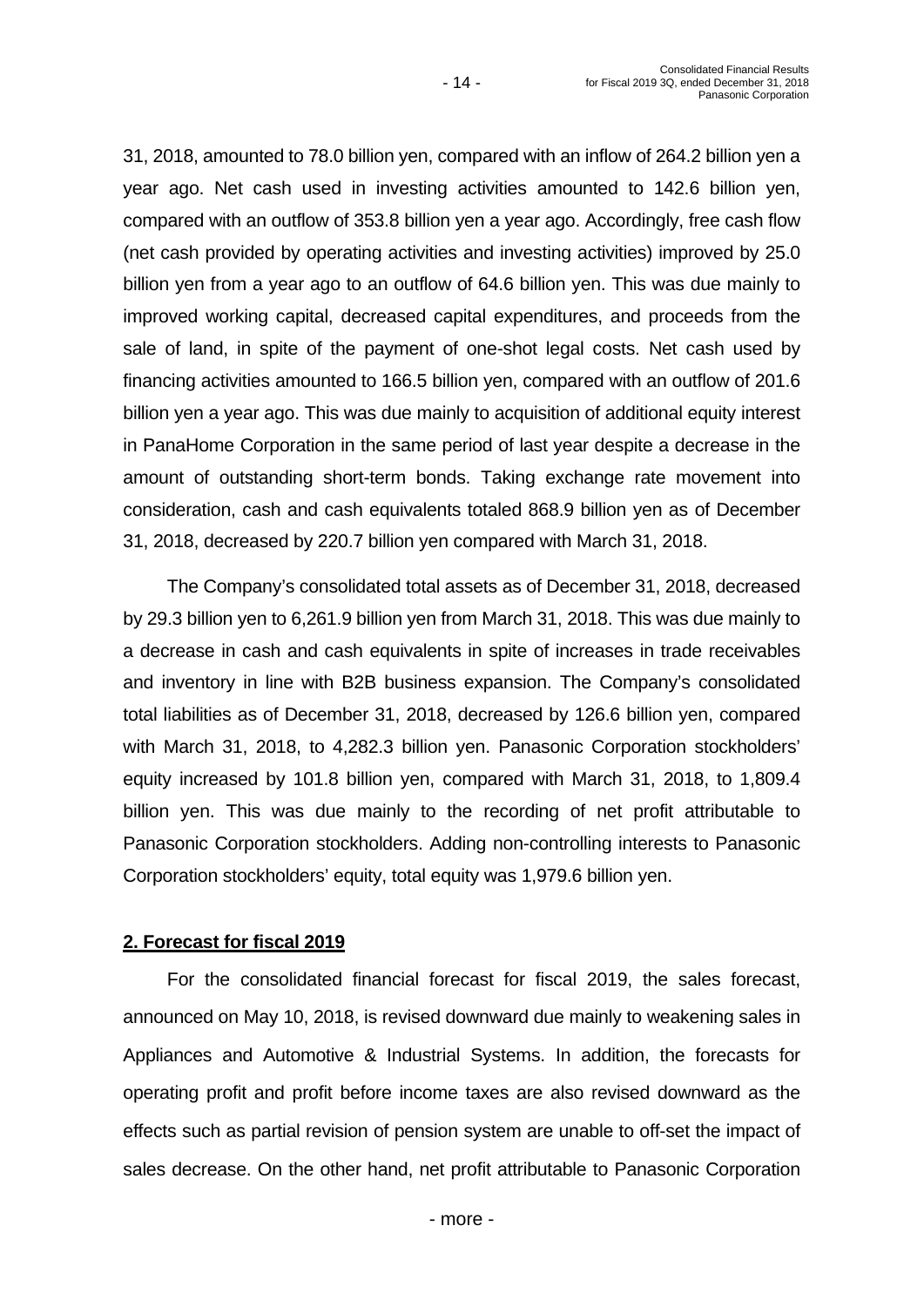stockholders remains unchanged due to the improvements of income taxes and others.

Consolidated financial forecasts for fiscal 2019 as of February 4, 2019:

| Sales:                                                     | 8,100.0 billion yen (101% vs fiscal 2018) |
|------------------------------------------------------------|-------------------------------------------|
| Operating profit:                                          | 385.0 billion yen (101% vs fiscal 2018)   |
| Profit before income taxes:                                | 385.0 billion yen (102% vs fiscal 2018)   |
| Net profit attributable to<br><b>Panasonic Corporation</b> |                                           |
| stockholders:                                              | 250.0 billion yen (106% vs fiscal 2018)   |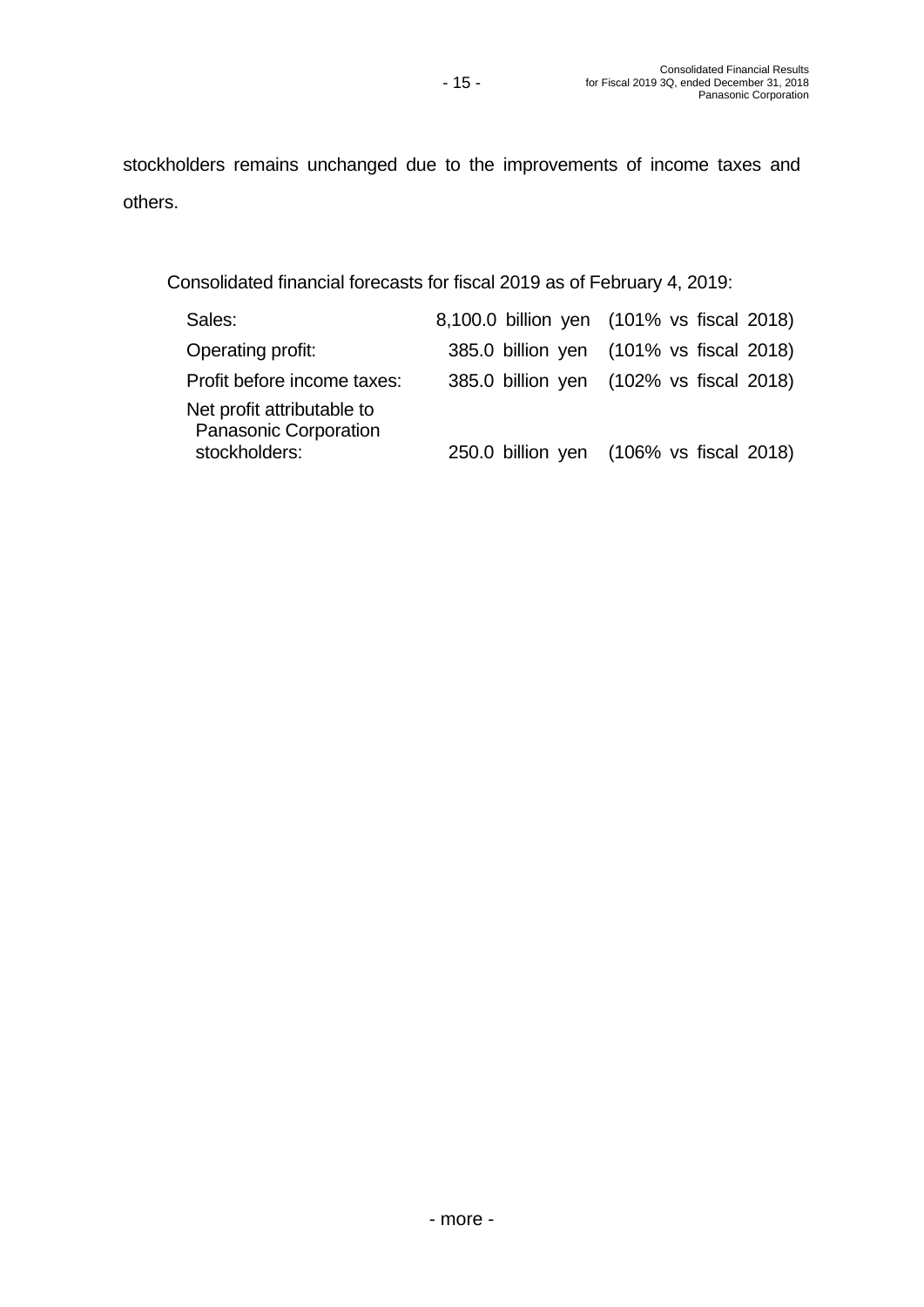### **Disclaimer Regarding Forward-Looking Statements**

This press release includes forward-looking statements (that include those within the meaning of Section 27A of the U.S. Securities Act of 1933, as amended, and Section 21E of the U.S. Securities Exchange Act of 1934, as amended) about Panasonic and its Group companies (the Panasonic Group). To the extent that statements in this press release do not relate to historical or current facts, they constitute forward-looking statements. These forward-looking statements are based on the current assumptions and beliefs of the Panasonic Group in light of the information currently available to it, and involve known and unknown risks, uncertainties and other factors. Such risks, uncertainties and other factors may cause the Panasonic Group's actual results, performance, achievements or financial position to be materially different from any future results, performance, achievements or financial position expressed or implied by these forward-looking statements. Panasonic undertakes no obligation to publicly update any forward-looking statements after the date of this press release. Investors are advised to consult any further disclosures by Panasonic in its subsequent filings under the Financial Instrument and Exchange Act of Japan (the FIEA) and other publicly disclosed documents.

The risks, uncertainties and other factors referred to above include, but are not limited to, economic conditions, particularly consumer spending and corporate capital expenditures in the Americas, Europe, Japan, China and other Asian countries; volatility in demand for electronic equipment and components from business and industrial customers, as well as consumers in many product and geographical markets; the possibility that excessive currency rate fluctuations of the U.S. dollar, the euro, the Chinese yuan and other currencies against the yen may adversely affect costs and prices of Panasonic's products and services and certain other transactions that are denominated in these foreign currencies; the possibility of the Panasonic Group incurring additional costs of raising funds, because of changes in the fund raising environment; the possibility of the Panasonic Group not being able to respond to rapid technological changes and changing consumer preferences with timely and cost-effective introductions of new products in markets that are highly competitive in terms of both price and technology; the possibility of not achieving expected results or incurring unexpected losses in connection with the alliances or mergers and acquisitions; the possibility of not being able to achieve its business objectives through joint ventures and other collaborative agreements with other companies, including due to the pressure of price reduction exceeding that which can be achieved by its effort and decrease in demand for products from business partners which Panasonic highly depends on in BtoB business areas; the possibility of the Panasonic Group not being able to maintain competitive strength in many product and geographical areas; the possibility of incurring expenses resulting from any defects in products or services of the Panasonic Group; the possibility that the Panasonic Group may face intellectual property infringement claims by third parties; current and potential, direct and indirect restrictions imposed by other countries over trade, manufacturing, labor and operations; fluctuations in market prices of securities and other financial assets in which the Panasonic Group has holdings or changes in valuation of non-financial assets, including property, plant and equipment, goodwill and deferred tax assets; future changes or revisions to accounting policies or accounting rules; the possibility of incurring expenses resulting from a leakage of customers' or confidential information from Panasonic Group systems due to unauthorized access or a detection of vulnerability of network-connected products of the Panasonic Group; as well as natural disasters including earthquakes, prevalence of infectious diseases throughout the world, disruption of supply chain and other events that may negatively impact business activities of the Panasonic Group. The factors listed above are not all-inclusive and further information is contained in the most recent English translated version of Panasonic's securities reports under the FIEA and any other documents which are disclosed on its website.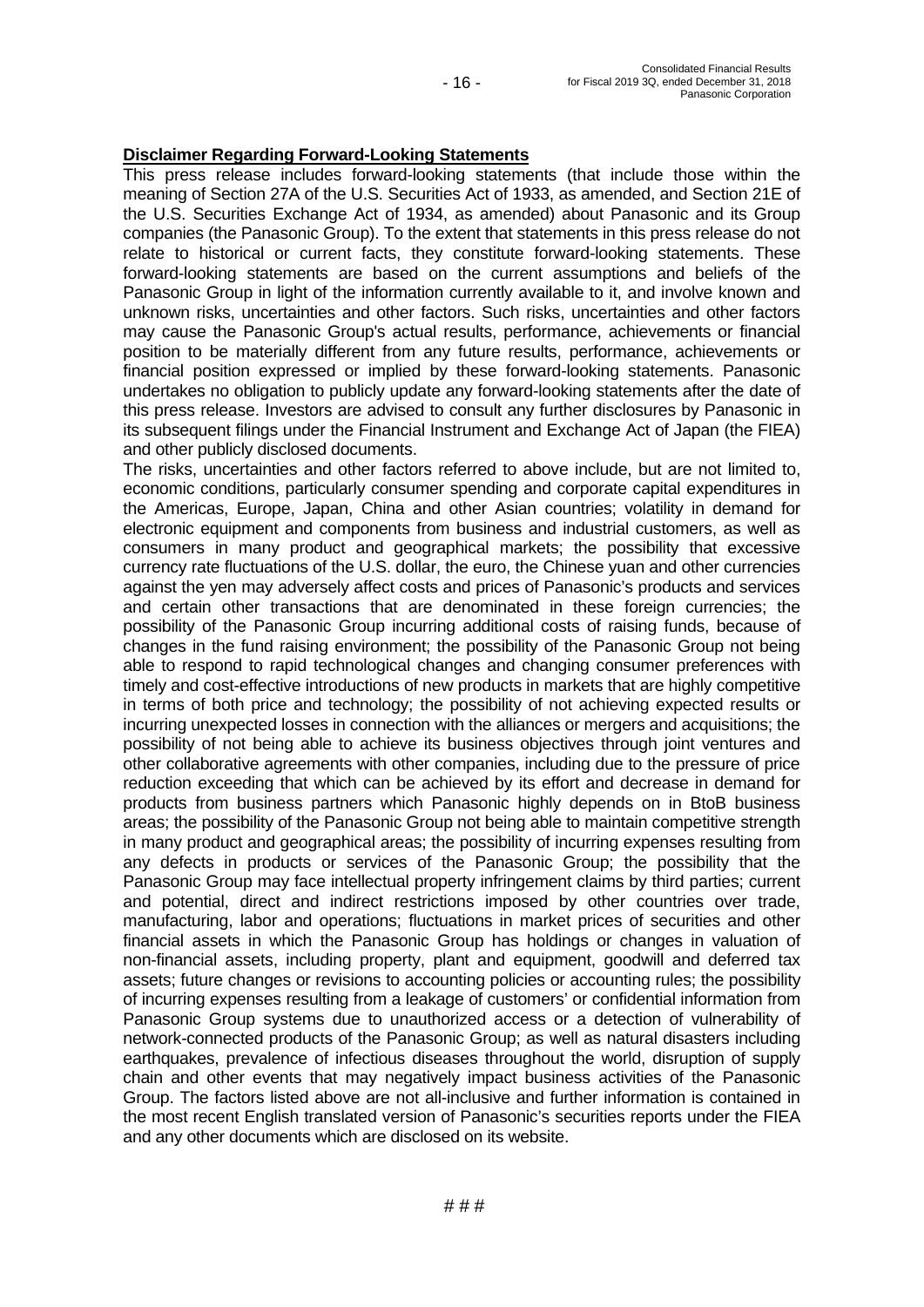### Supplemental Financial Data for Fiscal 2019 Third Quarter, ended December 31, 2018 [IFRS] (Consolidated)

| Note 1: Official names and abbreviated names of each reportable segment are the following: |                                      |
|--------------------------------------------------------------------------------------------|--------------------------------------|
| Appliances: AP                                                                             | <b>Connected Solutions: CNS</b>      |
| Eco Solutions: ES                                                                          | Automotive & Industrial Systems: AIS |

Note 2: "Other" includes business activities not belonging to the reportable segments, such as sales of raw materials.

Note 3: The figures in "Eliminations and Adjustments" include revenues and expenses which are not attributable to any segments, consolidation

adjustments, and eliminations of intersegment transactions.<br>Note 4: The figures in "AP (production and sales consolidated)" include the sales and profits of sales division for consumer products, which are included in

Note 5: Other income/loss = Other income (expenses) + Share of profit of investments accounted for using the equity method. "Eliminations and Adjustments."

Note 6: Fiscal 2019 refers to the year ending March 31, 2019.

#### **1. Fiscal 2019 Third Quarter Results ( by Segment, by Business )**

Note: The figures for segment information and sales by business in fiscal 2018 have been reclassified to conform to the presentation for fiscal 2019.

#### **(1)Segment Information**

| yen (billions)<br>(1) Segment Information |              |                         |                |                |                |          |           |                |                |                |    |                                                   |
|-------------------------------------------|--------------|-------------------------|----------------|----------------|----------------|----------|-----------|----------------|----------------|----------------|----|---------------------------------------------------|
|                                           |              |                         |                |                | Fiscal 2018    |          |           |                |                | Fiscal 2019    |    |                                                   |
|                                           |              |                         | Q <sub>1</sub> | Q <sub>2</sub> | Q <sub>3</sub> | Q4       | Full year | Q <sub>1</sub> | Q <sub>2</sub> | Q <sub>3</sub> | Q4 | Full year<br>Forecasts<br>(as of Feb.<br>4, 2019) |
|                                           | <b>Sales</b> |                         | 726.6          | 687.8          | 753.9          | 615.9    | 2,784.2   | 720.2          | 688.6          | 730.2          |    | 2,768.0                                           |
| AP                                        |              | Operating Profit        | 45.9           | 28.5           | 32.2           | 1.2      | 107.8     | 39.1           | 22.6           | 27.0           |    | 90.0                                              |
|                                           |              | Other income/loss       | 0.4            | 0.8            | $-0.6$         | 2.9      | 3.5       | $-0.8$         | 0.7            | 0.9            |    | 2.0                                               |
|                                           | <b>Sales</b> |                         | 421.0          | 480.4          | 484.2          | 571.8    | 1,957.4   | 444.4          | 506.7          | 517.3          |    | 2,030.0                                           |
| ES                                        |              | Operating Profit        | 1.1            | 19.4           | 26.8           | 33.9     | 81.2      | $-0.1$         | 22.9           | 27.3           |    | 93.0                                              |
|                                           |              | Other income/loss       | $-0.4$         | $-5.4$         | $-0.2$         | $-0.9$   | $-6.9$    | $-0.8$         | 0.5            | $-0.6$         |    | 2.0                                               |
|                                           | Sales        |                         | 247.0          | 280.4          | 278.6          | 304.4    | 1,110.4   | 274.3          | 274.8          | 266.7          |    | 1,120.0                                           |
| <b>CNS</b>                                |              | <b>Operating Profit</b> | 15.8           | 23.7           | 38.0           | 26.1     | 103.6     | 22.4           | 29.4           | 21.7           |    | 88.0                                              |
|                                           |              | Other income/loss       | 1.3            | $-0.5$         | 8.6            | $-7.7$   | 1.7       | 0.5            | 1.6            | 1.2            |    | $-2.0$                                            |
|                                           | Sales        |                         | 656.5          | 686.6          | 731.7          | 729.1    | 2,803.9   | 733.8          | 735.8          | 765.0          |    | 2,985.0                                           |
| AIS                                       |              | <b>Operating Profit</b> | 18.1           | 21.3           | 24.4           | 29.6     | 93.4      | 15.4           | 13.6           | 26.3           |    | 67.0                                              |
|                                           |              | Other income/loss       | 0.2            | $-5.0$         | $-8.4$         | 4.0      | $-9.2$    | 1.2            | $-0.3$         | 2.7            |    | 0.0                                               |
|                                           | <b>Sales</b> |                         | 2,051.1        | 2,135.2        | 2,248.4        | 2,221.2  | 8,655.9   | 2,172.7        | 2,205.9        | 2,279.2        |    | 8,903.0                                           |
| Subtotal                                  |              | <b>Operating Profit</b> | 80.9           | 92.9           | 121.4          | 90.8     | 386.0     | 76.8           | 88.5           | 102.3          |    | 338.0                                             |
|                                           |              | Other income/loss       | 1.5            | $-10.1$        | $-0.6$         | $-1.7$   | $-10.9$   | 0.1            | 2.5            | 4.2            |    | 2.0                                               |
|                                           | Sales        |                         | 62.5           | 70.0           | 58.3           | 127.7    | 318.5     | 71.4           | 46.2           | 55.7           |    | 310.0                                             |
| Other                                     |              | <b>Operating Profit</b> | 2.9            | 0.1            | $-0.9$         | $-0.1$   | 2.0       | 0.1            | 1.5            | 0.3            |    | 0.0                                               |
|                                           |              | Other income/loss       | 4.3            | 0.4            | $-0.2$         | $-2.8$   | 1.7       | $-0.4$         | 0.5            | $-0.7$         |    | 0.0                                               |
| Eliminations and                          | Sales        |                         | $-248.3$       | $-212.6$       | $-252.4$       | $-278.9$ | $-992.2$  | $-235.4$       | $-252.6$       | $-260.1$       |    | $-1,113.0$                                        |
| Adjustments                               |              | <b>Operating Profit</b> | 0.1            | 19.7           | $-0.4$         | $-26.9$  | $-7.5$    | 23.1           | 5.2            | $-5.0$         |    | 47.0                                              |
|                                           |              | Other income/loss       | $-1.7$         | $-0.5$         | $-3.8$         | $-5.5$   | $-11.5$   | 18.7           | 0.0            | $-2.6$         |    | 58.0                                              |
|                                           | Sales        |                         | 1,865.3        | 1,992.6        | 2,054.3        | 2,070.0  | 7,982.2   | 2,008.7        | 1,999.5        | 2,074.8        |    | 8,100.0                                           |
| Total                                     |              | <b>Operating Profit</b> | 83.9           | 112.7          | 120.1          | 63.8     | 380.5     | 100.0          | 95.2           | 97.6           |    | 385.0                                             |
|                                           |              | Other income/loss       | 4.1            | $-10.2$        | $-4.6$         | $-10.0$  | $-20.7$   | 18.4           | 3.0            | 0.9            |    | 60.0                                              |
| AP                                        | Sales        |                         | 746.6          | 710.2          | 781.7          | 635.2    | 2,873.7   | 745.4          | 699.2          | 759.4          |    | 2,870.0                                           |
| (production and                           |              | Operating Profit        | 42.5           | 27.2           | 34.6           | 2.8      | 107.1     | 37.7           | 20.3           | 26.7           |    | 88.0                                              |
| sales consolidated)                       |              | Other income/loss       | 0.3            | 0.8            | 0.3            | 1.9      | 3.3       | $-0.8$         | 0.6            | 1.0            |    | 2.0                                               |

|                          |                           |              |                         |                |                |                |        |           |                |                |                |    | yen (billions)                                   |
|--------------------------|---------------------------|--------------|-------------------------|----------------|----------------|----------------|--------|-----------|----------------|----------------|----------------|----|--------------------------------------------------|
|                          |                           |              |                         | Fiscal 2018    |                |                |        |           | Fiscal 2019    |                |                |    |                                                  |
|                          |                           |              |                         | Q <sub>1</sub> | Q <sub>2</sub> | Q <sub>3</sub> | Q4     | Full year | Q <sub>1</sub> | Q <sub>2</sub> | Q <sub>3</sub> | Q4 | Full year<br>Forecasts<br>(as of Feb.<br>4, 2019 |
| AP                       | Air-                      | <b>Sales</b> |                         | 160.3          | 115.8          | 100.0          | 111.8  | 487.9     | 158.3          | 117.3          | 102.5          |    | 507.5                                            |
| (production<br>and sales | Conditioner               |              | <b>Operating Profit</b> | 16.5           | 4.8            | 1.0            | 2.3    | 24.6      | 14.3           | 2.2            | 1.7            |    | 20.0                                             |
| consolidated)            | <b>Business</b>           |              | Other income/loss       | 0.0            | 2.0            | $-0.1$         | $-0.1$ | 1.8       | 0.1            | $-0.3$         | 0.1            |    | $-0.2$                                           |
|                          | Automotive                | <b>Sales</b> |                         | 206.8          | 220.3          | 241.1          | 260.6  | 928.8     | 243.3          | 236.6          | 247.1          |    | 972.7                                            |
|                          | <b>Business</b>           |              | <b>Operating Profit</b> | 7.0            | 7.8            | 2.6            | 14.4   | 31.7      | 7.6            | 5.0            | $-4.0$         |    | 4.4                                              |
|                          |                           |              | Other income/loss       | 1.8            | 0.3            | $-8.5$         | 1.5    | $-4.9$    | 0.7            | 0.1            | $-2.7$         |    | $-0.5$                                           |
|                          |                           | <b>Sales</b> |                         | 127.3          | 133.8          | 152.0          | 149.4  | 562.5     | 154.5          | 177.7          | 190.1          |    | 715.0                                            |
| $AIS^*$                  | Energy<br><b>Business</b> |              | <b>Operating Profit</b> | $-1.7$         | $-0.4$         | 3.5            | 9.7    | 11.1      | $-8.4$         | $-7.3$         | 16.5           |    | 20.1                                             |
|                          |                           |              | Other income/loss       | $-0.8$         | $-0.2$         | $-0.5$         | 6.6    | 5.0       | $-1.1$         | 0.0            | 5.8            |    | 6.5                                              |
|                          | Sales                     |              |                         | 228.9          | 242.3          | 245.0          | 229.0  | 945.2     | 240.2          | 230.6          | 231.4          |    | 939.1                                            |
|                          | Industrial                |              | <b>Operating Profit</b> | 8.2            | 8.9            | 16.5           | 8.4    | 42.0      | 10.4           | 10.2           | 10.4           |    | 35.8                                             |
|                          | <b>Business</b>           |              | Other income/loss       | $-0.7$         | -5.8           | 0.5            | $-1.3$ | $-7.4$    | 1.5            | 0.0            | $-0.2$         |    | $-3.9$                                           |

Each business in AIS consists of the following BDs.

Ficosa International, S.A.

・Automotive Business :Automotive Infotainment Systems BD, Automotive Electronics Systems BD,

・Energy Business :Energy Device BD, Energy Solutions BD, Tesla Energy BD, Automotive Energy BD

・Industrial Business :Electromechanical Control BD, Panasonic Semiconductor Solutions Co., Ltd.,

Device Solutions BD, Electronic Materials BD, Panasonic Liquid Crystal Display Co., Ltd.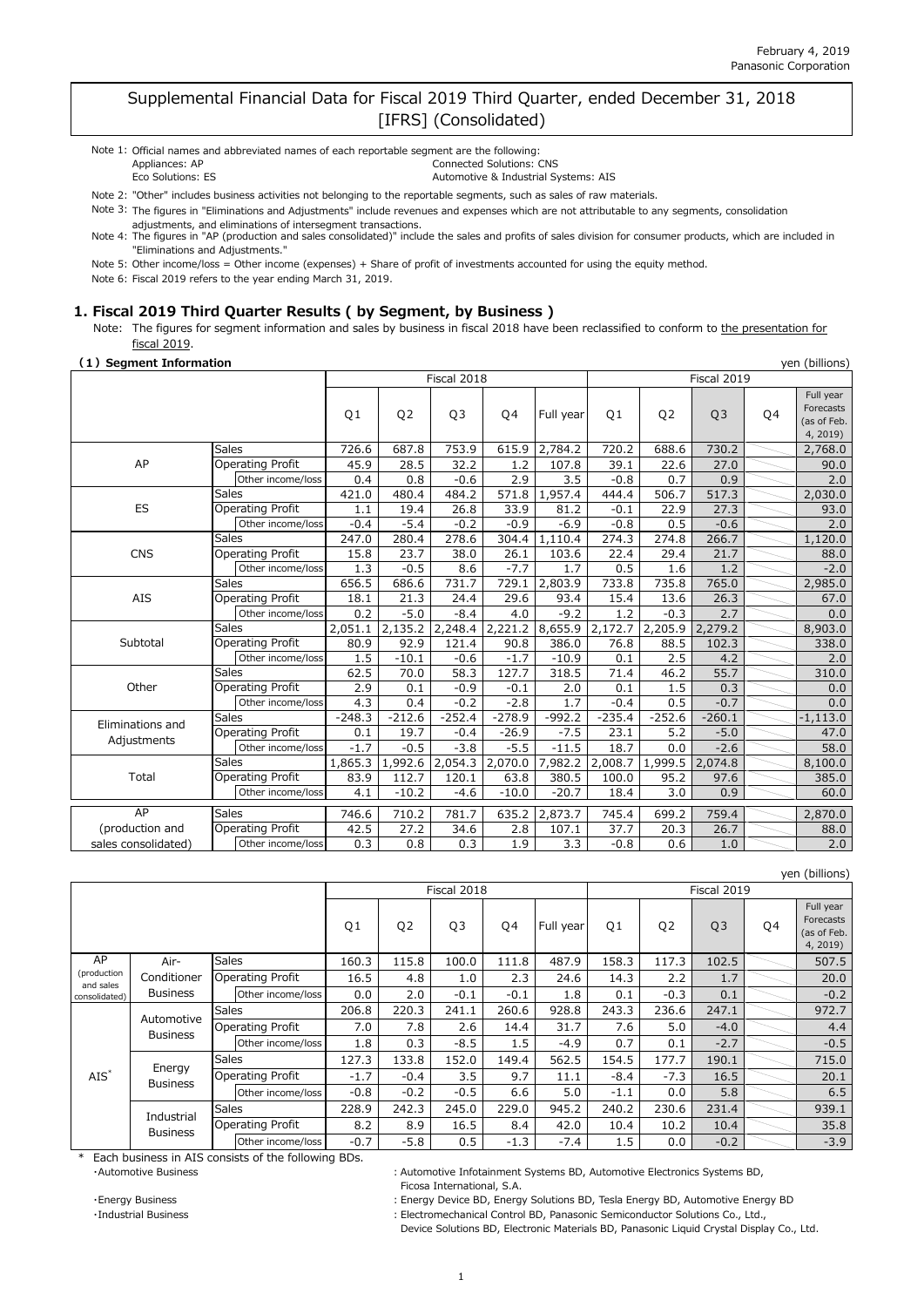#### Supplemental Financial Data for Fiscal 2019 Third Quarter, ended December 31, 2018 Panasonic Corporation

#### **(2)Sales by Business**

|                      |                                                              | Fiscal 2018    |                |       |       |           |       |                | Fiscal 2019    |    |                                                   |
|----------------------|--------------------------------------------------------------|----------------|----------------|-------|-------|-----------|-------|----------------|----------------|----|---------------------------------------------------|
|                      |                                                              | Q <sub>1</sub> | Q <sub>2</sub> | Q3    | Q4    | Full year | Q1    | Q <sub>2</sub> | Q <sub>3</sub> | Q4 | Full year<br>Forecasts<br>(as of Feb.<br>4, 2019) |
|                      | Air-Conditioner Business                                     | 160.3          | 115.8          | 100.0 | 111.8 | 487.9     | 158.3 | 117.3          | 102.5          |    | 507.5                                             |
| $AP^*$ <sup>1</sup>  | Small & Built-in Appliance Business                          | 100.6          | 98.4           | 118.5 | 89.5  | 407.0     | 102.9 | 98.4           | 113.8          |    | $\qquad \qquad -$                                 |
| (production          | Major Appliance Business                                     | 124.8          | 136.9          | 134.9 | 114.0 | 510.6     | 127.9 | 138.7          | 132.6          |    | $\overline{\phantom{m}}$                          |
| and sales            | <b>AVC Business</b>                                          | 169.4          | 169.6          | 211.2 | 143.1 | 693.3     | 167.1 | 154.1          | 202.4          |    | $\overline{\phantom{0}}$                          |
| consolidated)        | Commercial Refrigeration & Food<br><b>Equipment Business</b> | 68.7           | 72.1           | 72.9  | 62.2  | 275.9     | 71.2  | 70.8           | 78.3           |    | —                                                 |
|                      | Lighting BD                                                  | 68.2           | 76.9           | 90.5  | 82.1  | 317.7     | 70.8  | 76.0           | 88.1           |    | $\qquad \qquad -$                                 |
|                      | Energy Systems BD                                            | 79.1           | 86.8           | 93.2  | 89.8  | 348.9     | 81.6  | 88.1           | 92.4           |    | $\overline{\phantom{0}}$                          |
| ES                   | Housing Systems BD                                           | 83.4           | 87.2           | 92.3  | 84.7  | 347.6     | 82.6  | 85.8           | 96.8           |    | -                                                 |
|                      | Panasonic Ecology Systems Co., Ltd.                          | 38.3           | 37.8           | 43.4  | 46.6  | 166.2     | 41.7  | 42.6           | 45.2           |    | -                                                 |
|                      | Panasonic Homes Co., Ltd.                                    | 64.8           | 90.2           | 73.3  | 129.1 | 357.4     | 69.6  | 101.0          | 81.9           |    | -                                                 |
|                      | <b>Avionics Business</b>                                     | 61.9           | 71.0           | 70.1  | 69.0  | 272.0     | 63.2  | 66.2           | 63.0           |    | $\qquad \qquad -$                                 |
|                      | Process Automation BD                                        | 45.3           | 52.9           | 43.2  | 42.1  | 183.5     | 58.8  | 53.8           | 47.7           |    | $\qquad \qquad -$                                 |
| $CNS^*{}^2$          | Media Entertainment BD                                       | 31.2           | 34.5           | 34.4  | 32.8  | 133.0     | 30.5  | 32.8           | 30.2           |    | $\qquad \qquad -$                                 |
|                      | Mobile Solutions BD                                          | 53.0           | 56.9           | 62.0  | 59.7  | 231.6     | 62.3  | 54.5           | 55.3           |    | -                                                 |
|                      | <b>PSSJ</b>                                                  | 55.6           | 67.0           | 71.2  | 109.9 | 303.7     | 64.4  | 67.5           | 70.5           |    | $\overline{\phantom{0}}$                          |
|                      | <b>Automotive Business</b>                                   | 206.8          | 220.3          | 241.1 | 260.6 | 928.8     | 243.3 | 236.6          | 247.1          |    | 972.7                                             |
| $AIS^*$ <sup>3</sup> | <b>Energy Business</b>                                       | 127.3          | 133.8          | 152.0 | 149.4 | 562.5     | 154.5 | 177.7          | 190.1          |    | 715.0                                             |
|                      | <b>Industrial Business</b>                                   | 228.9          | 242.3          | 245.0 | 229.0 | 945.2     | 240.2 | 230.6          | 231.4          |    | 939.1                                             |

\*1 Each business in AP consists of the following BDs. The figures of BDs are on production and sales consolidated basis.

・Air-Conditioner Business :Air-Conditioner Company

・Small & Built-in Appliance Business :Kitchen Appliances BD, Beauty and Living BD

: Refrigerator BD, Laundry Systems and Vacuum Cleaner BD

・AVC Business :TV BD, Imaging Network BD, Home Entertainment BD, Communication Products BD

· Commercial Refrigeration & Food Equipment Business : Cold Chain BD, Hussmann Corporation

: Panasonic System Solutions Japan Co., Ltd.

\*2 Each business in CNS consists of the following BDs.

・Avionics Business :Panasonic Avionics Corporation, Avionics BU

・Process Automation BD

・Media Entertainment BD

・Mobile Solutions BD

\*3 Each business in AIS consists of the following BDs. ・Automotive Business :Automotive Infotainment Systems BD, Automotive Electronics Systems BD,

- 
- 

#### **(3)Capital Investment by Segment**

 $Q1$  |  $Q2$  |  $Q3$  | Full year |  $Q1$  |  $Q2$  |  $Q3$ 9.7 | 11.8 | 14.5 | 61.8 | 7.4 | 10.8 | 10.1 7.6 11.6 10.2 45.5 10.2 11.5 10.6 3.1 4.8 4.5 2.9 6.0 4.8 48.3 | 59.1 | 55.1 | 226.4 | 32.7 | 39.7 | 37.6 22.9 6.5 4.6 36.9 36.9 3.6 0.5 6.6 91.6 93.8 88.9 392.2 68.5 68.5 69.7 15.0 330.0 Fiscal 2018 Fiscal 2019 61.8 45.5 21.6 226.4 36.9 392.2 Full year Forecasts (as of Feb. 4, 2019) 49.0 47.0 20.0 199.0 AP ES **CNS** AIS Other & Corporate Total

Note: These figures are calculated on an accrual basis.

### **(4) Depreciation by Segment**

|                   |                |                | Fiscal 2018    |           | Fiscal 2019    |                |                |                                             |  |
|-------------------|----------------|----------------|----------------|-----------|----------------|----------------|----------------|---------------------------------------------|--|
|                   | Q <sub>1</sub> | Q <sub>2</sub> | Q <sub>3</sub> | Full year | Q <sub>1</sub> | Q <sub>2</sub> | Q <sub>3</sub> | Full year Forecasts<br>(as of Feb. 4, 2019) |  |
| AP                | 11.6           | 12.0           | 12.1           | 48.6      | 12.3           | 12.2           | 12.4           | 50.0                                        |  |
| ES                | 10.9           | 10.7           | 10.8           | 43.2      | 10.5           | 10.6           | 10.8           | 43.0                                        |  |
| <b>CNS</b>        | 4.5            | 4.8            | 4.9            | 19.1      | 4.7            | 4.8            | 4.9            | 20.0                                        |  |
| AIS               | 27.0           | 27.9           | 27.8           | 105.5     | 26.4           | 26.2           | 26.6           | 109.0                                       |  |
| Other & Corporate | 2.0            | 1.6            | 2.3            | 10.2      | 2.2            | 1.7            | 1.5            | 8.0                                         |  |
| Total             | 56.0           | 57.0           | 57.9           | 226.6     | 56.1           | 55.5           | 56.2           | 230.0                                       |  |

Ficosa International, S.A.

- ・Energy Business :Energy Device BD, Energy Solutions BD, Tesla Energy BD, Automotive Energy BD
- ・Industrial Business :Electromechanical Control BD, Panasonic Semiconductor Solutions Co., Ltd.,

Device Solutions BD, Electronic Materials BD, Panasonic Liquid Crystal Display Co., Ltd.

2

yen (billions)

yen (billions)

yen (billions)